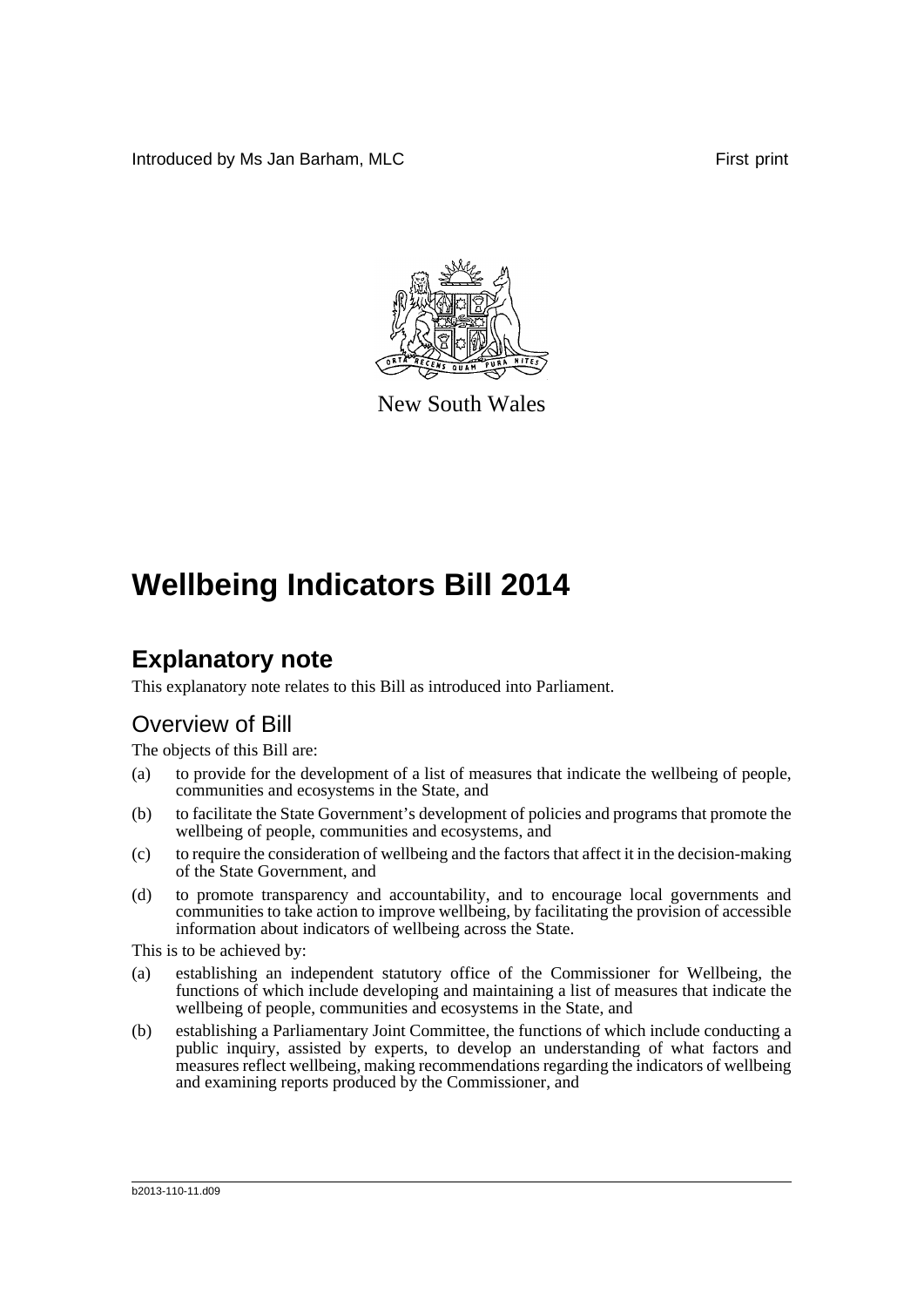- (c) providing for the ongoing measurement, reporting and analysis of wellbeing indicators by requiring the Commissioner to provide a periodic Wellbeing of the State Report that will be examined by the Parliamentary Joint Committee, and
- (d) ensuring the incorporation of wellbeing indicators as a public policy consideration by:
	- (i) requiring annual reports of departments and statutory bodies to address any wellbeing indicators that are directly relevant to the activities of the department or statutory body, and
	- (ii) requiring the Auditor-General to have regard to the potential impact of any government agency's performance on wellbeing when conducting performance audits of any government agency, and
	- (iii) providing that the Ombudsman's reports of investigations are to include conduct that is detrimental to the wellbeing of people, communities and ecosystems, and
- (e) promoting the use of wellbeing indicators through the Commissioner's role in public awareness and education activities to support public authorities, local governments, non-government organisations and communities.

## Outline of provisions

## **Part 1 Preliminary**

**Clause 1** sets out the name (also called the short title) of the proposed Act.

**Clause 2** provides for the commencement of the proposed Act on the date of assent to the proposed Act.

**Clause 3** defines certain words and expressions used in the proposed Act.

**Clause 4** specifies the objects of the proposed Act.

## **Part 2 Commissioner for Wellbeing**

**Clause 5** enables the Governor to appoint a Commissioner for Wellbeing.

**Clause 6** provides that the Parliamentary Joint Committee can veto the appointment or reappointment of a person as Commissioner.

**Clause 7** specifies the objectives of the Commissioner.

**Clause 8** specifies the functions of the Commissioner.

**Clause 9** provides for the Commissioner to establish advisory committees to assist the Commissioner in the exercise of the Commissioner's functions.

## **Part 3 Wellbeing indicators**

**Clause 10** requires the Parliamentary Joint Committee to conduct an inquiry into the definition, development and publication of wellbeing indicators.

**Clause 11** requires the Commissioner to develop an initial list of wellbeing indicators, having regard to the Parliamentary Joint Committee's report on its inquiry.

**Clause 12** requires the Commissioner to maintain the list of wellbeing indicators in a publicly available form.

## **Part 4 Wellbeing of the State Report**

**Clause 13** requires the Commissioner to periodically prepare a Wellbeing of the State Report, which provides detailed and accessible information regarding the performance of the State, and specific areas within the State, with respect to the wellbeing indicators.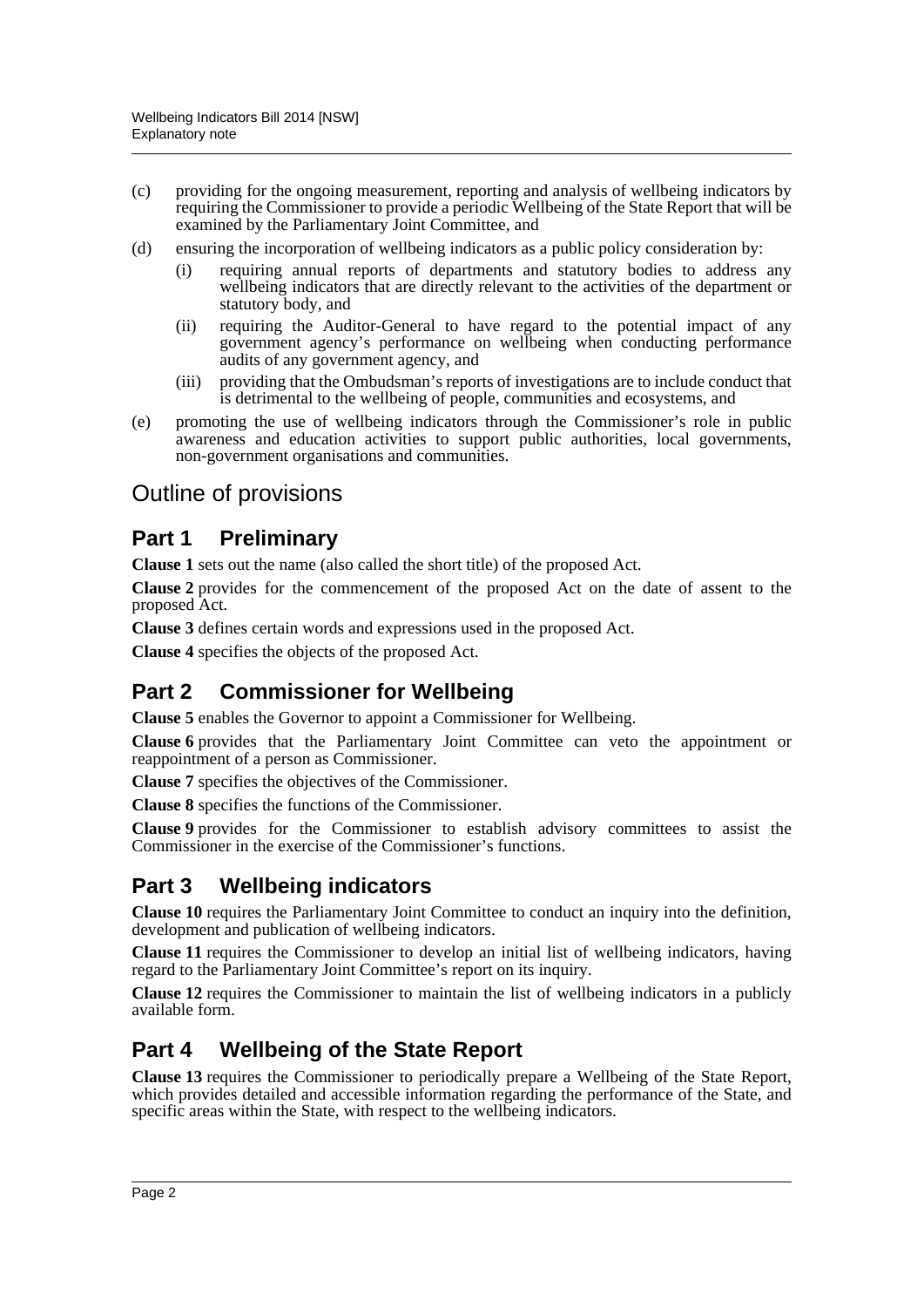**Clause 14** requires the Government to respond to any recommendations made by the Commissioner in a Wellbeing of the State Report.

## **Part 5 Other inquiries and reports by Commissioner**

**Clause 15** gives the Commissioner the power to inquire into any particular issue or general matter relating to wellbeing, whether at the request of the Treasurer or on the Commissioner's own initiative.

**Clause 16** requires the Government to respond to any recommendation made by the Commissioner in a special report.

**Clause 17** requires the Commissioner to prepare annual reports.

## **Part 6 Parliamentary Joint Committee**

**Clause 18** requires a joint committee of members of Parliament to be appointed, to be known as the Committee on Wellbeing.

**Clause 19** provides for the membership of the Parliamentary Joint Committee.

**Clause 20** specifies the functions of the Parliamentary Joint Committee, which include undertaking the inquiry about the definition, development and publication of wellbeing indicators under proposed section 10, monitoring and reviewing the exercise by the Commissioner of the Commissioner's functions and examining the Commissioner's reports.

## **Part 7 Miscellaneous**

**Clause 21** makes provision about reports required to be made to Parliament by the Parliamentary Joint Committee and the Commissioner.

**Clause 22** provides that the proposed Act binds the Crown.

**Clause 23** provides protection from personal liability for the Commissioner and certain others in relation to any matter or thing done or omitted in good faith for the purposes of executing the proposed Act.

**Clause 24** provides that proceedings for offences under the proposed Act or the regulations are to be dealt with summarily before the Local Court.

**Clause 25** enables the Governor to make regulations for the purposes of the proposed Act.

**Clause 26** provides for the review of the proposed Act in 5 years.

### **Schedule 1 Provisions about Commissioner**

**Schedule 1** makes further provision with respect to the employment of the Commissioner.

## **Schedule 2 Parliamentary Joint Committee**

**Schedule 2** makes further provision with respect to the Parliamentary Joint Committee.

### **Schedule 3 Savings, transitional and other provisions**

**Schedule 3** provides for the making of savings and transitional regulations consequent on the enactment of the proposed Act.

## **Schedule 4 Amendment of Acts**

**Schedule 4.1** amends the *Annual Reports (Departments) Act 1985* to provide that all Departments must identify any wellbeing indicators that directly relate to the activity of the Department and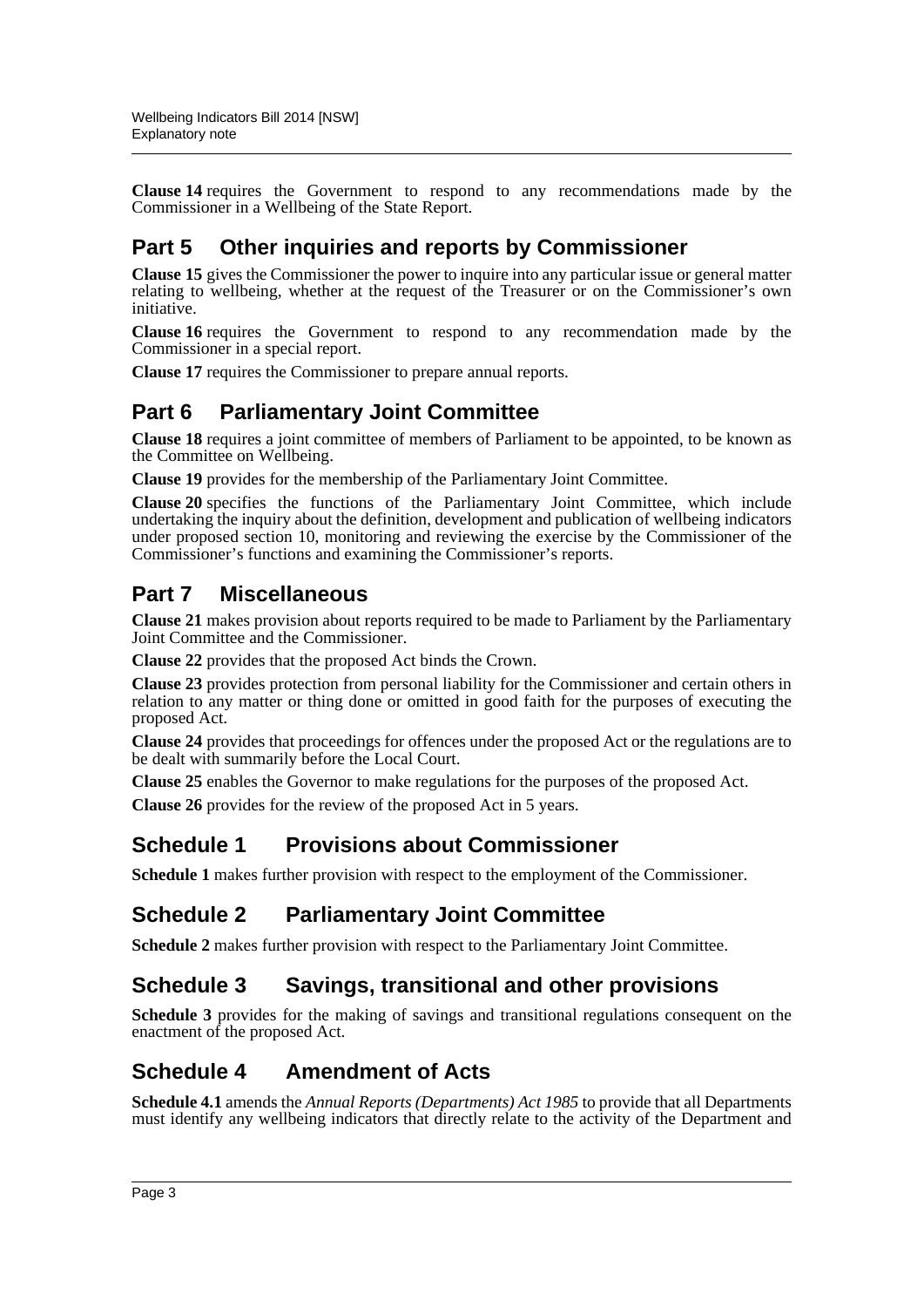indicate any policy initiatives, strategies or activities undertaken by the Department to attempt to improve performance on those indicators.

**Schedule 4.2** amends the *Annual Reports (Statutory Bodies) Act 1984* to provide that all statutory bodies must identify any wellbeing indicators that directly relate to the activity of the statutory body and indicate any policy initiatives, strategies or activities undertaken by the statutory body to attempt to improve performance on those indicators.

**Schedule 4.3** amends the *Defamation Act 2005* to provide defences for publication of public documents, and of fair report of proceedings of public concern, in relation to certain documents produced to the Parliamentary Joint Committee.

**Schedule 4.4** amends the *Ombudsman Act 1974* to provide that the Ombudsman's reports of investigations are to include particulars of conduct that is detrimental to the wellbeing of people, communities and ecosystems.

**Schedule 4.5** amends the *Parliamentary Remuneration Act 1989* to provide for the additional salary and expense allowance of the Chair of the Parliamentary Joint Committee constituted under the proposed Act.

**Schedule 4.6** amends the *Public Finance and Audit Act 1983* to provide that the Auditor-General must have regard to the potential impact of any government agency's performance on wellbeing when conducting performance audits of any government agency.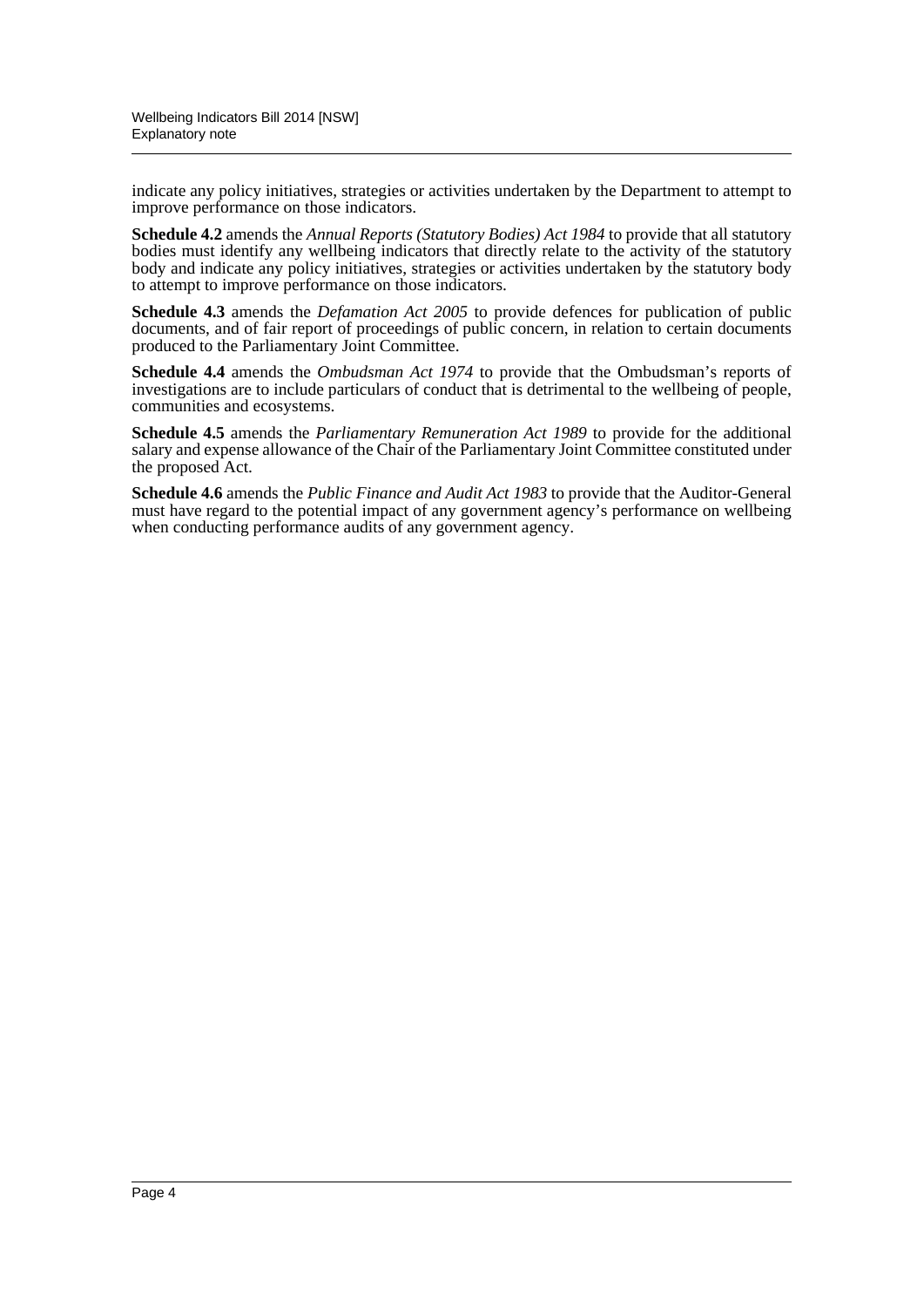Introduced by Ms Jan Barham, MLC First print



New South Wales

# **Wellbeing Indicators Bill 2014**

## **Contents**

|        |    |                                                                                             | Page           |
|--------|----|---------------------------------------------------------------------------------------------|----------------|
| Part 1 |    | <b>Preliminary</b>                                                                          |                |
|        | 1  | Name of Act                                                                                 | 2              |
|        | 2  | Commencement                                                                                | $\overline{2}$ |
|        | 3  | Definitions                                                                                 | $\overline{2}$ |
|        | 4  | Objects of this Act                                                                         | $\overline{2}$ |
| Part 2 |    | <b>Commissioner for Wellbeing</b>                                                           |                |
|        | 5  | Appointment of Commissioner                                                                 | 3              |
|        | 6  | Parliamentary Joint Committee has power to veto proposed                                    |                |
|        |    | appointments and re-appointments                                                            | 3              |
|        | 7  | <b>Objectives of Commissioner</b>                                                           | 3              |
|        | 8  | <b>Functions of Commissioner</b>                                                            | 3              |
|        | 9  | Establishment of advisory committees                                                        | 4              |
| Part 3 |    | <b>Wellbeing indicators</b>                                                                 |                |
|        | 10 | Inquiry into the definition, development and publication of list of<br>wellbeing indicators | 5              |
|        | 11 | Development of initial list of wellbeing indicators                                         | 5              |
|        | 12 | Maintenance of list of wellbeing indicators                                                 | 5              |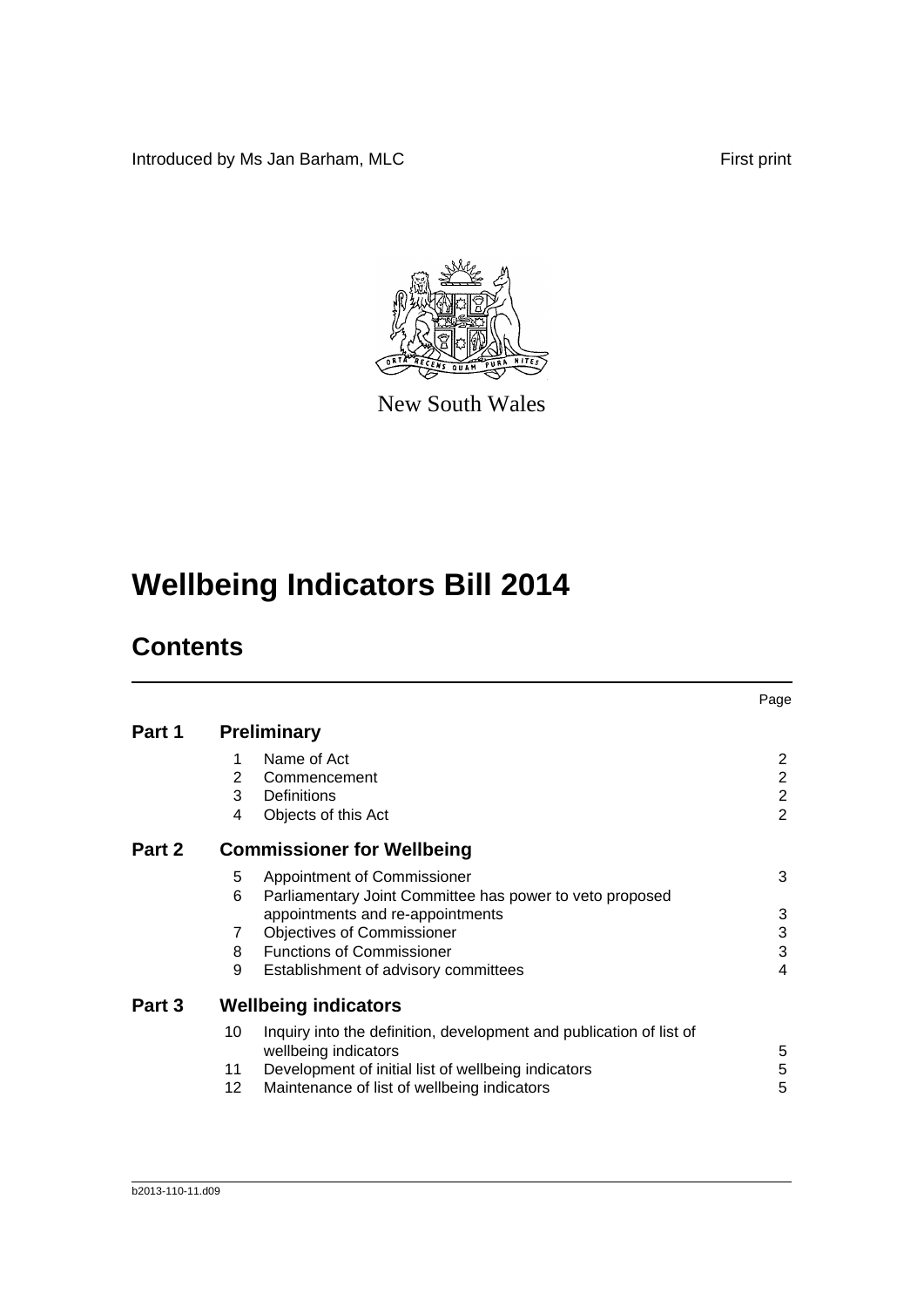|                   |    |                                                | Page            |
|-------------------|----|------------------------------------------------|-----------------|
| Part 4            |    | <b>Wellbeing of the State Report</b>           |                 |
|                   | 13 | Wellbeing of the State Report                  | 7               |
|                   | 14 | Government must respond to any recommendations | $\overline{7}$  |
| Part 5            |    | Other inquiries and reports by Commissioner    |                 |
|                   | 15 | Special inquiries and reports                  | 8               |
|                   | 16 | Response to special report                     | $\, 8$          |
|                   | 17 | Annual reports to Parliament                   | 8               |
| Part 6            |    | <b>Parliamentary Joint Committee</b>           |                 |
|                   | 18 | <b>Constitution of Committee</b>               | 9               |
|                   | 19 | Membership of Committee                        | 9               |
|                   | 20 | <b>Functions of Committee</b>                  | 9               |
| Part 7            |    | <b>Miscellaneous</b>                           |                 |
|                   | 21 | Provisions relating to reports to Parliament   | 10              |
|                   | 22 | Act to bind Crown                              | 10              |
|                   | 23 | Protection from liability                      | 10              |
|                   | 24 | Proceedings for offences                       | 10              |
|                   | 25 | Regulations                                    | 10              |
|                   | 26 | Review of Act                                  | 11              |
| <b>Schedule 1</b> |    | <b>Provisions about Commissioner</b>           | 12 <sup>2</sup> |
| <b>Schedule 2</b> |    | <b>Parliamentary Joint Committee</b>           | 14              |
| <b>Schedule 3</b> |    | Savings, transitional and other provisions     | 18              |
| <b>Schedule 4</b> |    | <b>Amendment of Acts</b>                       | 19              |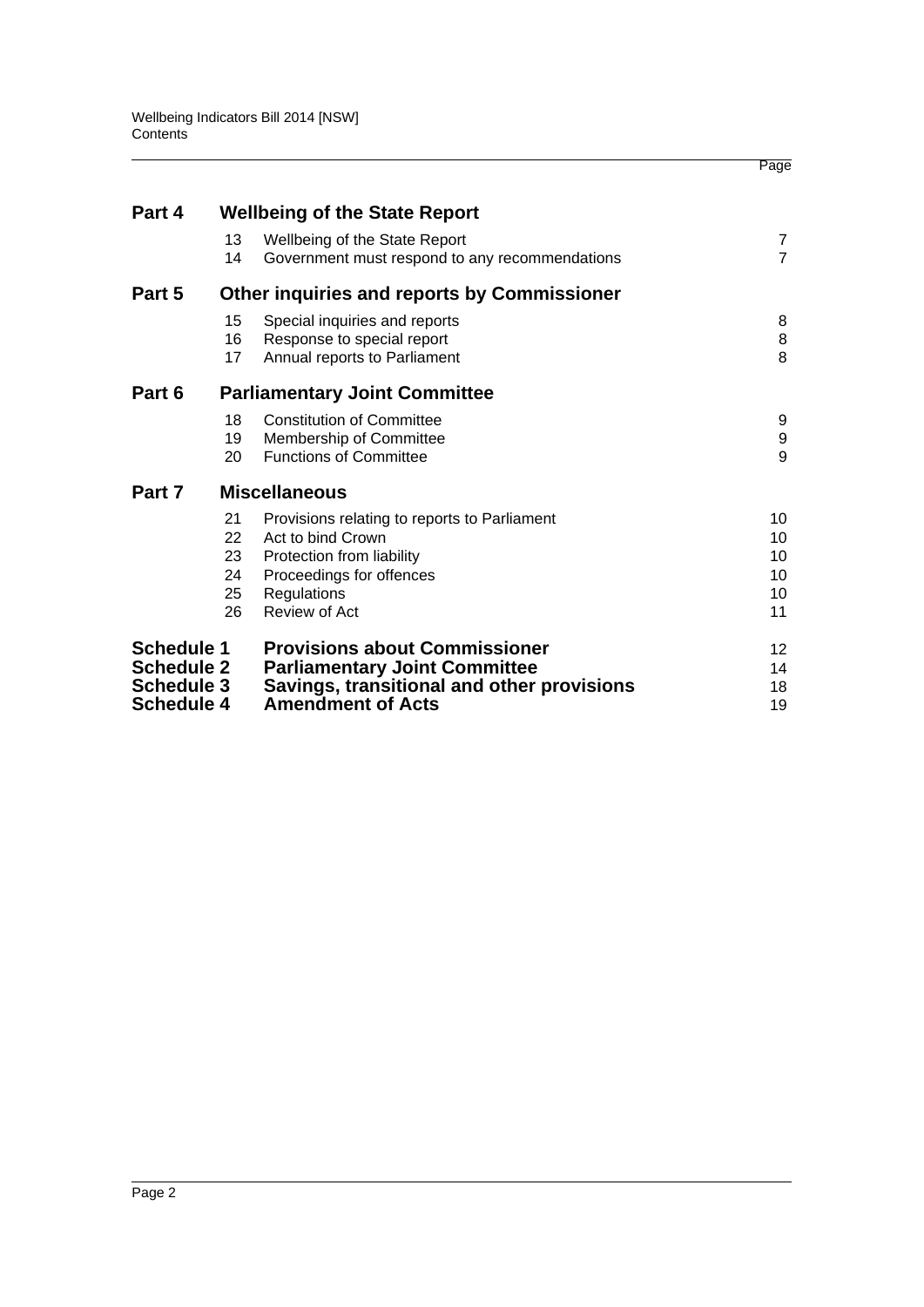

New South Wales

# **Wellbeing Indicators Bill 2014**

No , 2014

### **A Bill for**

An Act to develop and provide for the publication of measures that indicate the wellbeing of people, communities and ecosystems in the State.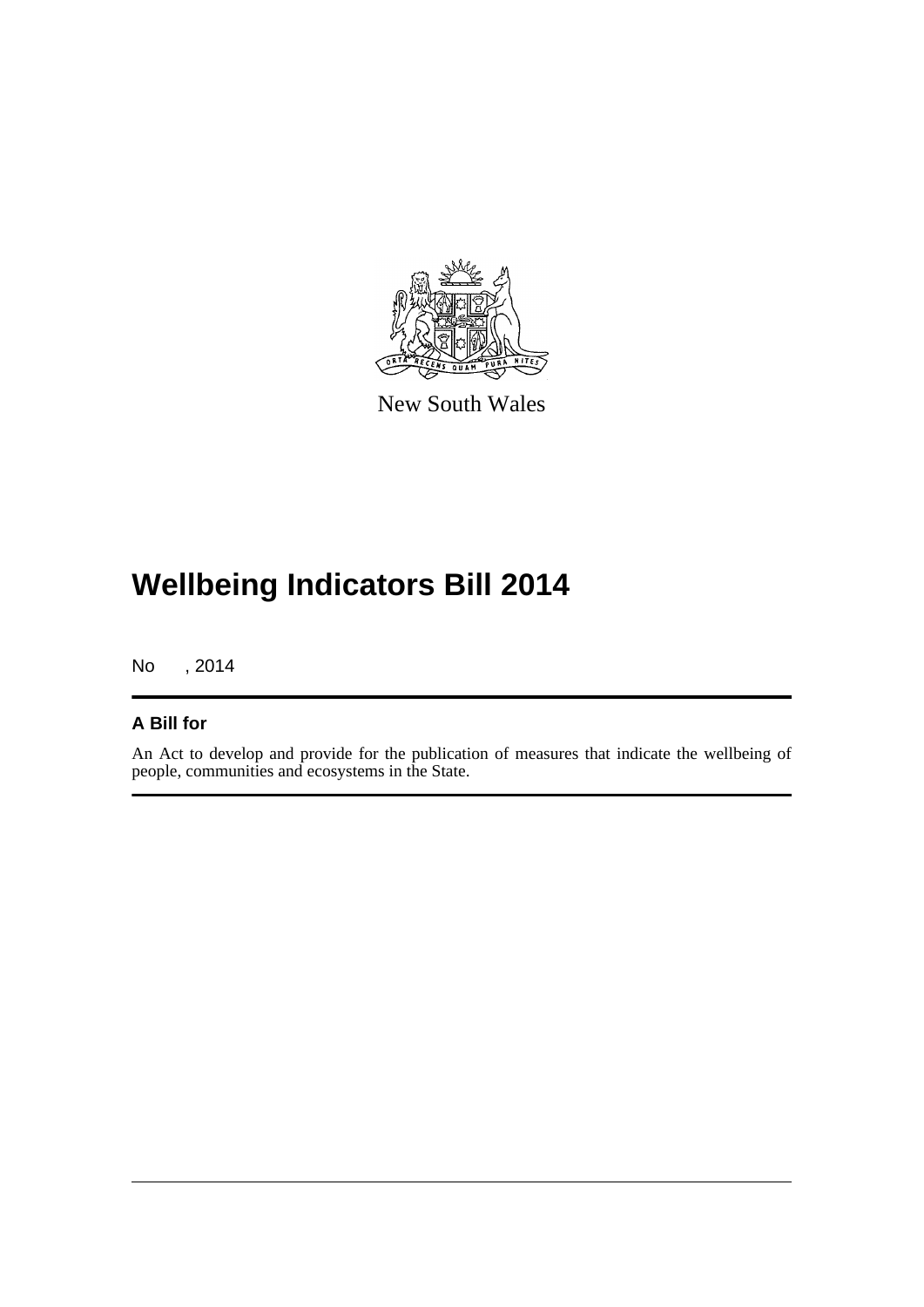<span id="page-7-4"></span><span id="page-7-3"></span><span id="page-7-2"></span><span id="page-7-1"></span><span id="page-7-0"></span>

|              |                            |                    | The Legislature of New South Wales enacts:                                                                                                                                                                                                           | 1                    |  |
|--------------|----------------------------|--------------------|------------------------------------------------------------------------------------------------------------------------------------------------------------------------------------------------------------------------------------------------------|----------------------|--|
| Part 1       |                            |                    | <b>Preliminary</b>                                                                                                                                                                                                                                   | 2                    |  |
| 1            | Name of Act                |                    |                                                                                                                                                                                                                                                      |                      |  |
|              |                            |                    | This Act is the Wellbeing Indicators Act 2014.                                                                                                                                                                                                       | 4                    |  |
| $\mathbf{2}$ |                            |                    | <b>Commencement</b>                                                                                                                                                                                                                                  | 5                    |  |
|              |                            |                    | This Act commences on the date of assent to this Act.                                                                                                                                                                                                | 6                    |  |
| 3            |                            | <b>Definitions</b> |                                                                                                                                                                                                                                                      | $\overline{7}$       |  |
|              | (1)                        |                    | In this Act:                                                                                                                                                                                                                                         | 8                    |  |
|              |                            |                    | <b>Commissioner</b> means the Commissioner for Wellbeing appointed under section 5.                                                                                                                                                                  | 9                    |  |
|              |                            |                    | <i>function</i> includes a power, authority or duty, and <i>exercise</i> a function includes<br>perform a duty.                                                                                                                                      | 10<br>11             |  |
|              |                            |                    | <i>initial list of wellbeing indicators</i> means the list published by the Commissioner<br>under section 11.                                                                                                                                        | 12<br>13             |  |
|              |                            |                    | Parliamentary Joint Committee means the Committee on Wellbeing constituted<br>under section 18.                                                                                                                                                      | 14<br>15             |  |
|              |                            |                    | <i>special report</i> means a report of the Commissioner under section 15.                                                                                                                                                                           | 16                   |  |
|              |                            | Part 3.            | wellbeing indicators means the list of measures that indicate the level of wellbeing<br>of people, communities and ecosystems in the State, developed and maintained under                                                                           | 17<br>18<br>19       |  |
|              |                            |                    | <b>Wellbeing of the State Report</b> means a report prepared by the Commissioner under<br>section $1\overline{3}$ .                                                                                                                                  | 20<br>21             |  |
|              | (2)                        |                    | Notes included in this Act do not form part of this Act.                                                                                                                                                                                             | 22                   |  |
| 4            | <b>Objects of this Act</b> |                    |                                                                                                                                                                                                                                                      | 23                   |  |
|              |                            |                    | The principal objects of this Act are as follows:                                                                                                                                                                                                    | 24                   |  |
|              |                            | (a)                | to provide for the development of a list of measures that indicate the wellbeing<br>of people, communities and ecosystems in the State,                                                                                                              | 25<br>26             |  |
|              |                            | (b)                | to facilitate the State Government's development of policies and programs that<br>promote the wellbeing of people, communities and ecosystems,                                                                                                       | 27<br>28             |  |
|              |                            | (c)                | to require the consideration of wellbeing and the factors that affect it in the<br>decision-making of the State Government,                                                                                                                          | 29<br>30             |  |
|              |                            | (d)                | to promote transparency and accountability, and to encourage local<br>governments and communities to take action to improve wellbeing, by<br>facilitating the provision of accessible information about indicators of<br>wellbeing across the State. | 31<br>32<br>33<br>34 |  |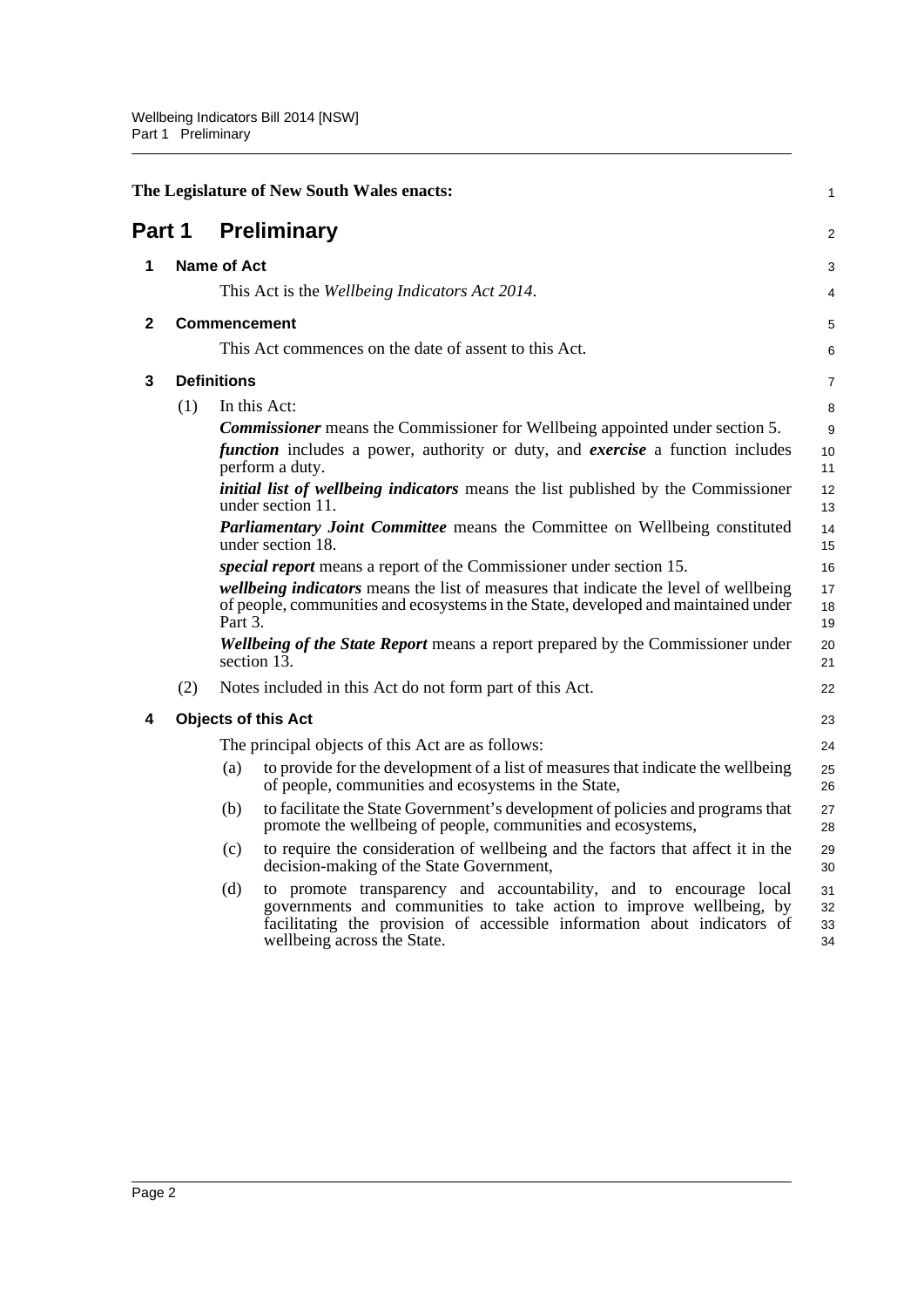<span id="page-8-4"></span><span id="page-8-3"></span><span id="page-8-2"></span><span id="page-8-1"></span><span id="page-8-0"></span>

| Part 2 |     |     | <b>Commissioner for Wellbeing</b>                                                                                                                                                                                                                                                       | $\mathbf{1}$                                  |
|--------|-----|-----|-----------------------------------------------------------------------------------------------------------------------------------------------------------------------------------------------------------------------------------------------------------------------------------------|-----------------------------------------------|
| 5      |     |     | <b>Appointment of Commissioner</b>                                                                                                                                                                                                                                                      | 2                                             |
|        | (1) |     | The Governor may appoint a Commissioner for Wellbeing.                                                                                                                                                                                                                                  | $\sqrt{3}$                                    |
|        | (2) |     | Schedule 1 makes further provision concerning the Commissioner.                                                                                                                                                                                                                         | 4                                             |
| 6      |     |     | Parliamentary Joint Committee has power to veto proposed appointments and<br>re-appointments                                                                                                                                                                                            | 5<br>6                                        |
|        | (1) |     | The Treasurer is to refer a proposal to appoint a person as Commissioner to the<br>Parliamentary Joint Committee and the Committee is empowered to veto the<br>proposed appointment as provided by this section. The Treasurer may withdraw a<br>referral at any time.                  | $\overline{7}$<br>8<br>$\boldsymbol{9}$<br>10 |
|        | (2) |     | The Committee has 14 days after the proposed appointment is referred to it to veto<br>the proposal and has a further 30 days (after the initial 14 days) to veto the proposal<br>if it notifies the Treasurer within that 14 days that it requires more time to consider<br>the matter. | 11<br>12<br>13<br>14                          |
|        | (3) |     | The Committee is to notify the Treasurer, within the time that it has to veto a<br>proposed appointment, whether or not it vetoes it.                                                                                                                                                   | 15<br>16                                      |
|        | (4) |     | A person is not to be appointed as Commissioner until:                                                                                                                                                                                                                                  | 17                                            |
|        |     | (a) | a proposal that the person be appointed has been referred to the Committee<br>under this section, and                                                                                                                                                                                   | 18<br>19                                      |
|        |     | (b) | either the period that the Committee has under this section to veto the proposed<br>appointment has ended without the Committee having vetoed the proposed<br>appointment or the Committee notifies the Treasurer that it has decided not to<br>veto the proposed appointment.          | 20<br>21<br>22<br>23                          |
|        | (5) |     | A referral or notification under this section is to be in writing.                                                                                                                                                                                                                      | 24                                            |
|        | (6) |     | In this section, <i>appointment</i> includes reappointment.                                                                                                                                                                                                                             | 25                                            |
| 7      |     |     | <b>Objectives of Commissioner</b>                                                                                                                                                                                                                                                       | 26                                            |
|        |     |     | The objectives of the Commissioner are as follows:                                                                                                                                                                                                                                      | 27                                            |
|        |     | (a) | to report on matters relating to the wellbeing of people, communities and<br>ecosystems in the State,                                                                                                                                                                                   | 28<br>29                                      |
|        |     | (b) | to enhance knowledge and understanding of issues relating to wellbeing,                                                                                                                                                                                                                 | 30                                            |
|        |     | (c) | to encourage decision-making that promotes the wellbeing of people,<br>communities and ecosystems across the State.                                                                                                                                                                     | 31<br>32                                      |
| 8      |     |     | <b>Functions of Commissioner</b>                                                                                                                                                                                                                                                        | 33                                            |
|        |     |     | The functions of the Commissioner are as follows:                                                                                                                                                                                                                                       | 34                                            |
|        |     | (a) | to develop and publish an initial list of wellbeing indicators in accordance with<br>section 11,                                                                                                                                                                                        | 35<br>36                                      |
|        |     | (b) | to collate, maintain and publish the list of wellbeing indicators on an ongoing<br>basis in accordance with section 12,                                                                                                                                                                 | 37<br>38                                      |
|        |     | (c) | to periodically prepare and publish the Wellbeing of the State Report in<br>accordance with section 13,                                                                                                                                                                                 | 39<br>40                                      |
|        |     | (d) | to inquire into, and publish special reports on, any particular matter relating to<br>wellbeing in accordance with section 15,                                                                                                                                                          | 41<br>42                                      |
|        |     | (e) | to promote awareness and understanding of wellbeing, and the factors that<br>affect the wellbeing of people, communities and ecosystems, across the State,                                                                                                                              | 43<br>44                                      |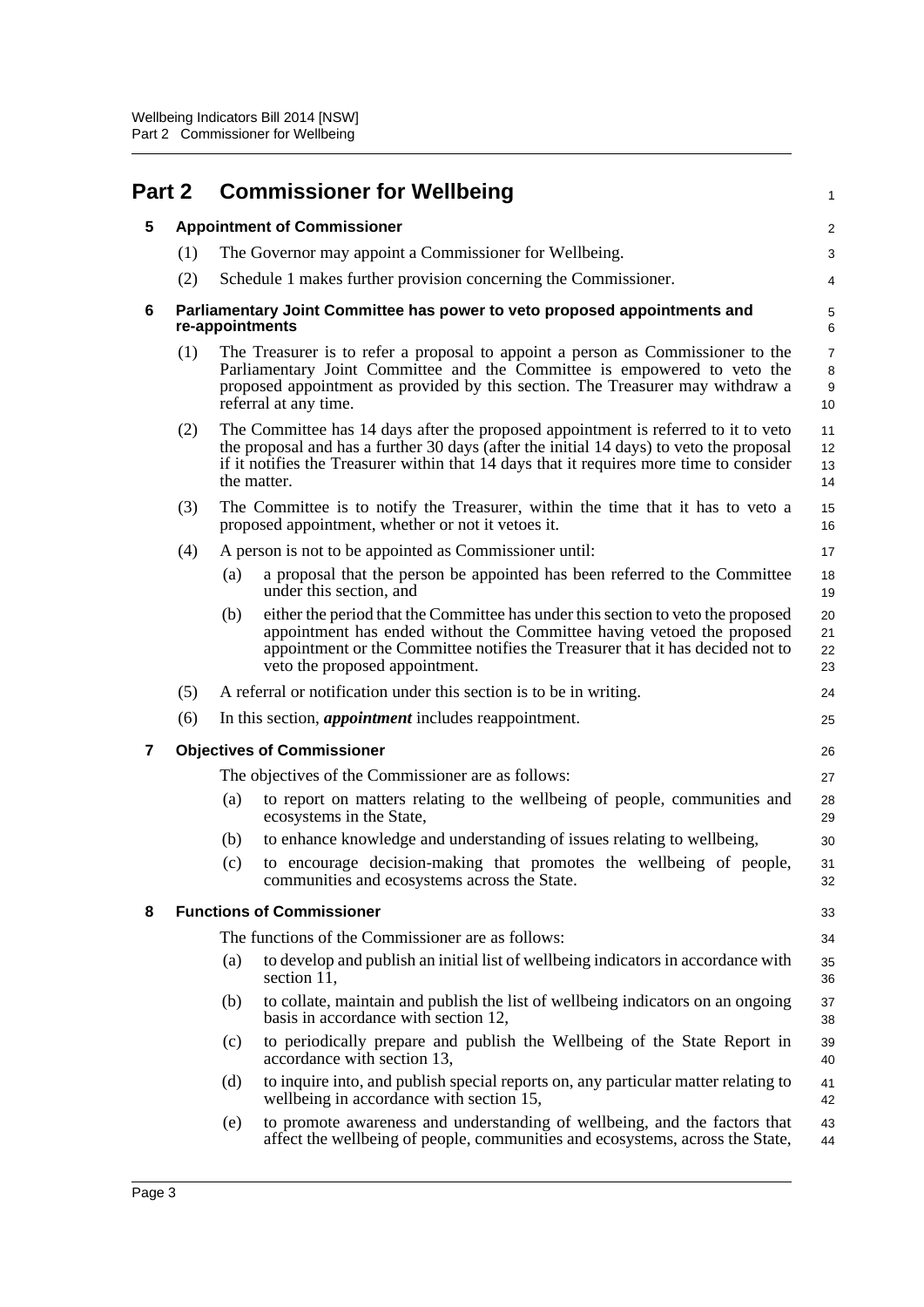<span id="page-9-0"></span>

|   |     | (f)                                                                                                                                                                       | to make formal requests to public authorities (including departments, statutory<br>bodies or local government bodies) for the provision of assistance, information<br>and data for the purposes of this Act,                                              | $\mathbf{1}$<br>$\overline{2}$<br>3 |
|---|-----|---------------------------------------------------------------------------------------------------------------------------------------------------------------------------|-----------------------------------------------------------------------------------------------------------------------------------------------------------------------------------------------------------------------------------------------------------|-------------------------------------|
|   |     | (g)                                                                                                                                                                       | to make statements and provide information, whether to the general public,<br>public authorities or other specific audiences, for the purposes of achieving the<br>Commissioner's objectives under this Act,                                              | $\overline{4}$<br>5<br>$\,6$        |
|   |     | (h)                                                                                                                                                                       | to do all things necessary or appropriate in the circumstances to achieve the<br>objectives of the Commissioner,                                                                                                                                          | $\overline{7}$<br>8                 |
|   |     | (i)                                                                                                                                                                       | such other functions as are conferred or imposed on the Commissioner by or<br>under this or any other Act.                                                                                                                                                | 9<br>10 <sup>10</sup>               |
| 9 |     |                                                                                                                                                                           | <b>Establishment of advisory committees</b>                                                                                                                                                                                                               | 11                                  |
|   | (1) | The Commissioner may, with the approval of the Treasurer, establish advisory<br>committees to assist the Commissioner in the exercise of the Commissioner's<br>functions. |                                                                                                                                                                                                                                                           |                                     |
|   | (2) |                                                                                                                                                                           | The Commissioner may appoint as members of an advisory committee persons<br>whom the Commissioner considers have appropriate expertise, qualifications or<br>experience as will enable them to make a valuable contribution to the advisory<br>committee. | 15<br>16<br>17<br>18                |
|   | (3) |                                                                                                                                                                           | The Commissioner may determine the term of office and remuneration of members<br>and the procedure of an advisory committee.                                                                                                                              | 19<br>20                            |
|   | (4) |                                                                                                                                                                           | An advisory committee has the following functions:                                                                                                                                                                                                        | 21                                  |
|   |     | (a)                                                                                                                                                                       | to provide advice to the Commissioner on specific matters relating to the<br>Commissioner's objectives or functions under this Act,                                                                                                                       | 22<br>23                            |
|   |     | (b)                                                                                                                                                                       | such other advisory functions as the Commissioner may determine.                                                                                                                                                                                          | 24                                  |
|   |     |                                                                                                                                                                           |                                                                                                                                                                                                                                                           |                                     |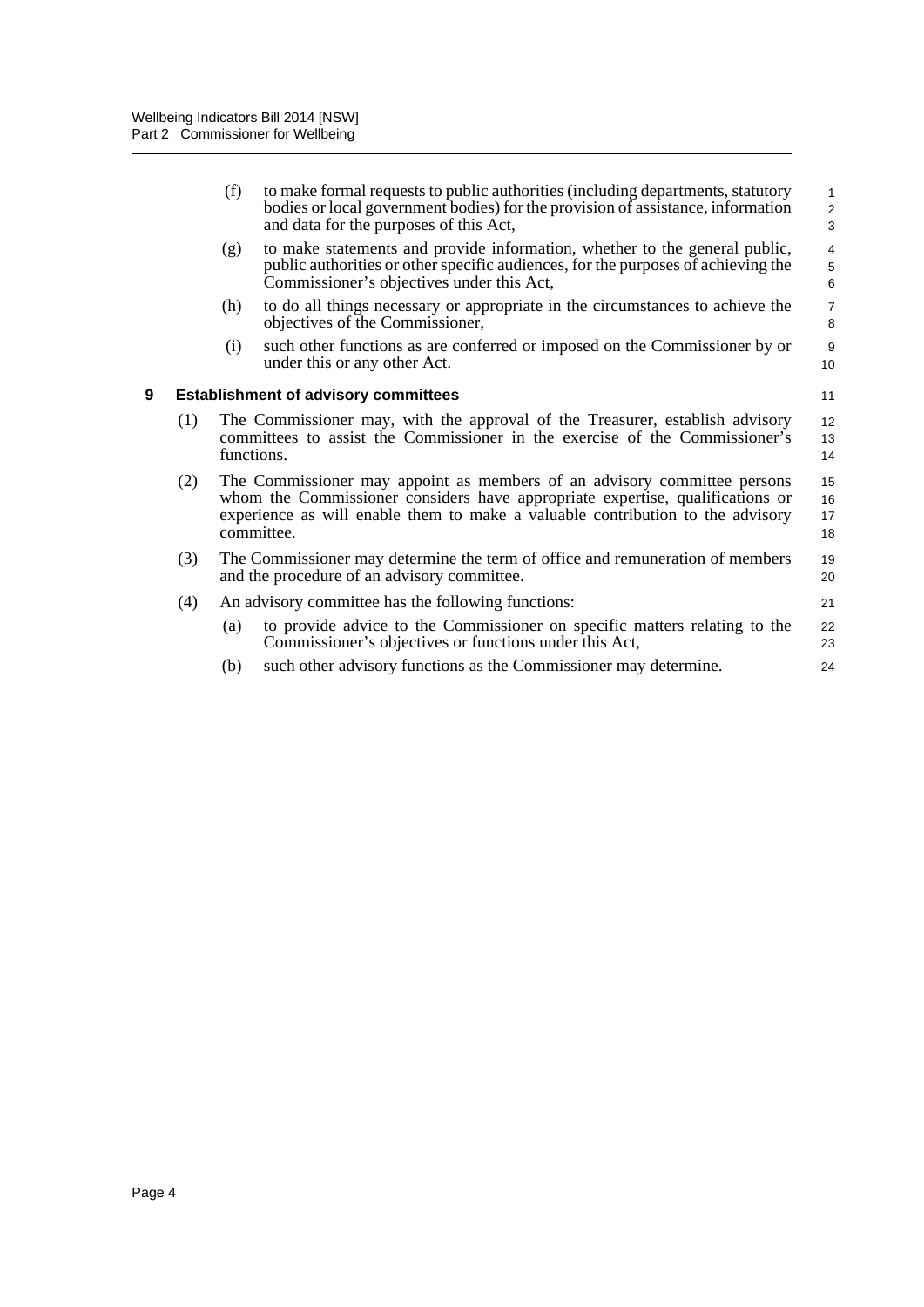## <span id="page-10-1"></span><span id="page-10-0"></span>**Part 3 Wellbeing indicators**

<span id="page-10-3"></span><span id="page-10-2"></span>

| Part 3 |     | <b>Wellbeing indicators</b>                                                                                                                                                                                                                                                               | $\mathbf{1}$                               |
|--------|-----|-------------------------------------------------------------------------------------------------------------------------------------------------------------------------------------------------------------------------------------------------------------------------------------------|--------------------------------------------|
| 10     |     | Inquiry into the definition, development and publication of list of wellbeing indicators                                                                                                                                                                                                  | $\overline{c}$                             |
|        | (1) | The Parliamentary Joint Committee is to conduct an inquiry into the definition,<br>development and publication of a list of measures that indicate the level of wellbeing<br>of the people, communities and ecosystems of the State (wellbeing indicators).                               | $\sqrt{3}$<br>$\overline{4}$<br>$\sqrt{5}$ |
|        | (2) | In particular the Committee must inquire into the following:                                                                                                                                                                                                                              | 6                                          |
|        |     | the broad societal values relating to economic, social and environmental<br>(a)<br>wellbeing on which the list of indicators should be based, having regard to:                                                                                                                           | $\overline{7}$<br>8                        |
|        |     | the views of the public about the meaning of wellbeing and the factors<br>(i)<br>that influence the wellbeing of people, communities and ecosystems,<br>and                                                                                                                               | $\boldsymbol{9}$<br>10<br>11               |
|        |     | information and advice from individuals and organisations who have<br>(i)<br>expertise in the measurement of the wellbeing of people, communities<br>and ecosystems,                                                                                                                      | 12<br>13<br>14                             |
|        |     | the availability of data from existing sources, including State, Commonwealth<br>(b)<br>and local government agencies, which could contribute to the list of wellbeing<br>indicators,                                                                                                     | 15<br>16<br>17                             |
|        |     | (c)<br>any gaps or difficulties in the availability and quality of data relating to the<br>measurement of wellbeing,                                                                                                                                                                      | 18<br>19                                   |
|        |     | the potential calculation of one or more composite indices from measures that<br>(d)<br>indicate specific aspects of wellbeing,                                                                                                                                                           | 20<br>21                                   |
|        |     | whether further legislation is advisable to govern the development and<br>(e)<br>publication of the list of indicators,                                                                                                                                                                   | 22<br>23                                   |
|        |     | (f)<br>any other matter that the Committee thinks appropriate.                                                                                                                                                                                                                            | 24                                         |
|        | (3) | In its report on the inquiry under this section, the Committee is to make<br>recommendations regarding the measures that indicate the wellbeing of people,<br>communities and ecosystems in the State.                                                                                    | 25<br>26<br>27                             |
|        | (4) | The Committee is to report on its inquiry under this section no later than 12 months<br>after the commencement of this Act.                                                                                                                                                               | 28<br>29                                   |
| 11     |     | Development of initial list of wellbeing indicators                                                                                                                                                                                                                                       | 30                                         |
|        | (1) | The Commissioner is to develop an initial list of measures that indicate the wellbeing<br>of people, communities and ecosystems in the State (the <i>initial list of wellbeing</i><br><i>indicators</i> ).                                                                                | 31<br>32<br>33                             |
|        | (2) | In developing the initial list, the Commissioner must have regard to the<br>Parliamentary Joint Committee's report on its inquiry into the definition,<br>development and publication of wellbeing indicators under section 10.                                                           | 34<br>35<br>36                             |
|        | (3) | The initial list is to be published by the Commissioner no later than 12 months after<br>the Parliamentary Joint Committee reports on that inquiry.                                                                                                                                       | 37<br>38                                   |
|        | (4) | The initial list is to be published in one or more electronic formats such that all<br>available current and historical measures relating to wellbeing in the State and, where<br>available, within specific regions and communities, will be accessible to all members<br>of the public. | 39<br>40<br>41<br>42                       |
| 12     |     | Maintenance of list of wellbeing indicators                                                                                                                                                                                                                                               | 43                                         |
|        | (1) | The Commissioner is to collate, maintain and publish a list of the wellbeing<br>indicators on an ongoing basis, following the publication of the initial list of<br>wellbeing indicators.                                                                                                 | 44<br>45<br>46                             |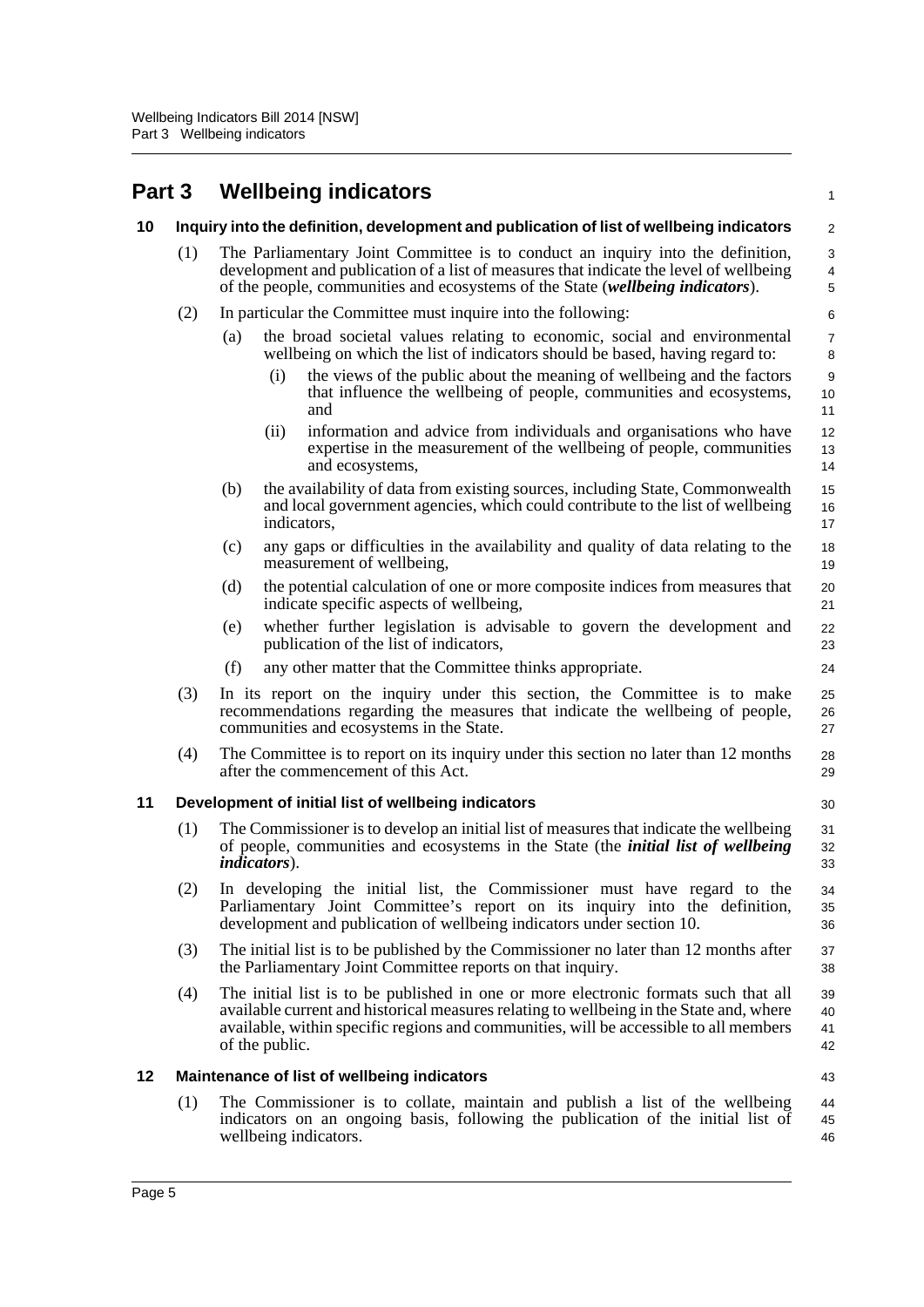| (2) | The list is to be published in one or more electronic formats such that all available<br>current and historical measures relating to wellbeing in the State and, where<br>available, within specific regions and communities, will be accessible to all members<br>of the public. | $\mathbf{1}$<br>$\overline{2}$<br>$\mathbf{3}$<br>4 |
|-----|-----------------------------------------------------------------------------------------------------------------------------------------------------------------------------------------------------------------------------------------------------------------------------------|-----------------------------------------------------|
| (3) | In exercising functions under this section the Commissioner must have regard to:                                                                                                                                                                                                  | $\sqrt{5}$                                          |
|     | any recommendations of the Parliamentary Joint Committee, and<br>(a)                                                                                                                                                                                                              | 6                                                   |

7

(b) other relevant considerations.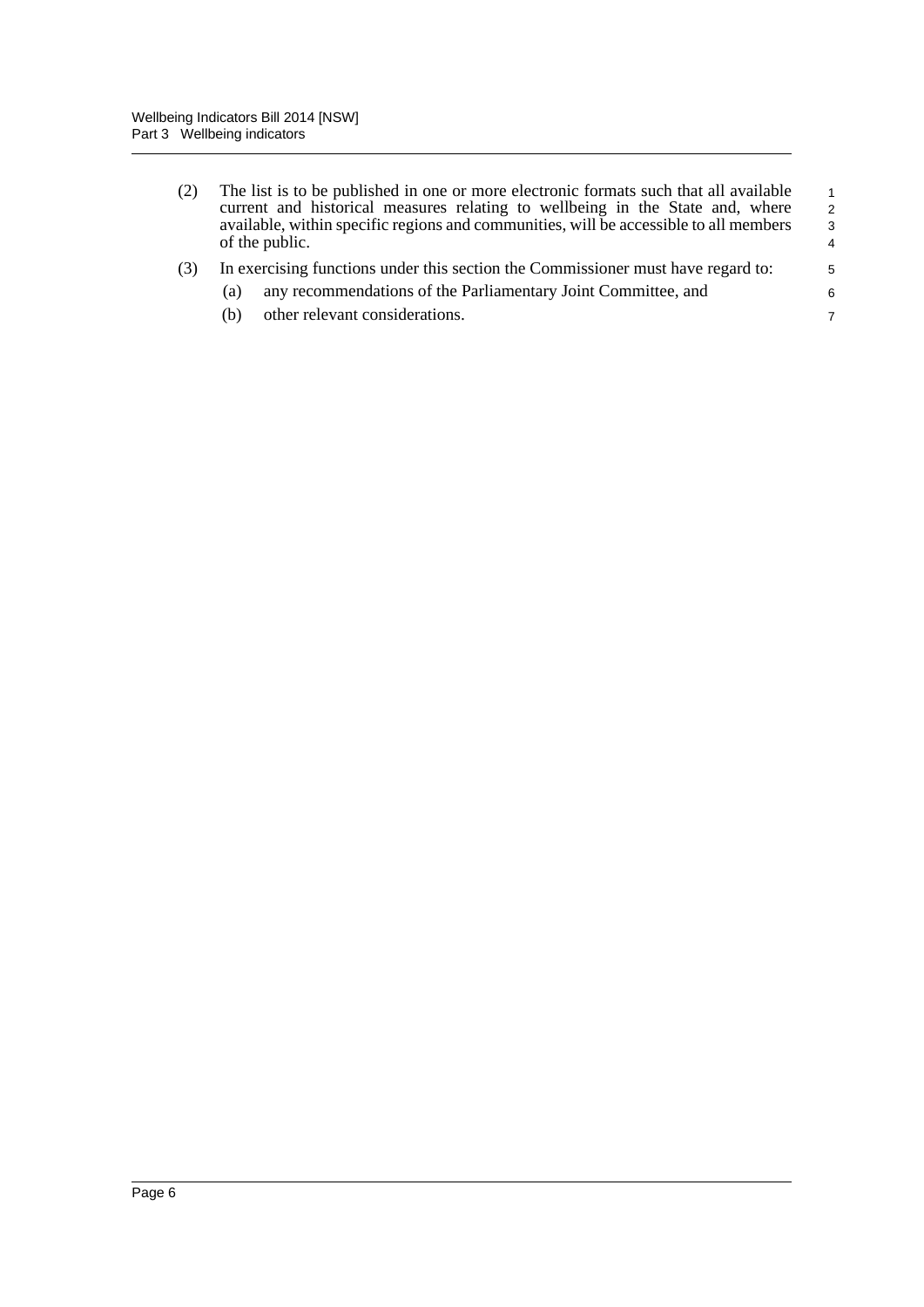<span id="page-12-2"></span><span id="page-12-1"></span><span id="page-12-0"></span>

| Part 4 |                                                | <b>Wellbeing of the State Report</b>                                                                                                                                                                                                                                                     |                                    |  |  |
|--------|------------------------------------------------|------------------------------------------------------------------------------------------------------------------------------------------------------------------------------------------------------------------------------------------------------------------------------------------|------------------------------------|--|--|
| 13     |                                                | <b>Wellbeing of the State Report</b>                                                                                                                                                                                                                                                     |                                    |  |  |
|        | (1)                                            | The Commissioner is to periodically prepare a Wellbeing of the State Report.                                                                                                                                                                                                             | 3                                  |  |  |
|        | (2)                                            | The Wellbeing of the State Report is to provide detailed and accessible information<br>regarding the performance of the State, and specific areas within the State, with<br>respect to the wellbeing indicators, including the following:                                                | $\overline{4}$<br>$\,$ 5 $\,$<br>6 |  |  |
|        |                                                | an assessment of the performance of the State, and specific areas within the<br>(a)<br>State, with respect to all of the available wellbeing indicators,                                                                                                                                 | $\boldsymbol{7}$<br>8              |  |  |
|        |                                                | an evaluation of any issues or trends relating to the wellbeing indicators that<br>(b)<br>are affecting people, communities and ecosystems in the State,                                                                                                                                 | $\boldsymbol{9}$<br>10             |  |  |
|        |                                                | a summary of any issues relating to the measurement of the wellbeing<br>(c)<br>indicators, including any changes to the list of indicators or limitations in the<br>current availability of data relating to the indicators.                                                             | 11<br>12<br>13                     |  |  |
|        | (3)                                            | The first Wellbeing of the State Report is to be furnished no later than 2 years after<br>the date on which the Commissioner publishes the initial list of wellbeing indicators.                                                                                                         | 14<br>15                           |  |  |
|        | (4)                                            | The Wellbeing of the State Report must be published at least once every 2 years.                                                                                                                                                                                                         | 16                                 |  |  |
|        | (5)                                            | The Wellbeing of the State Report must be published on the website of the<br>Commissioner.                                                                                                                                                                                               | 17<br>18                           |  |  |
|        | (6)                                            | The Commissioner is to furnish the Wellbeing of the State Report to the Presiding<br>Officer of each House of Parliament.                                                                                                                                                                | 19<br>20                           |  |  |
|        | (7)                                            | The Commissioner must ensure that copies of each Wellbeing of the State Report are<br>made publicly available and published in such formats as are appropriate to be<br>accessible to all members of the public.                                                                         | 21<br>22<br>23                     |  |  |
| 14     | Government must respond to any recommendations |                                                                                                                                                                                                                                                                                          | 24                                 |  |  |
|        | (1)                                            | If a Wellbeing of the State Report includes any recommendations made by the<br>Commissioner, the Treasurer must prepare a statement of the response of the State<br>Government specifying the action (if any) to be taken by the State Government in<br>response to the recommendations. | 25<br>26<br>27<br>28               |  |  |
|        | (2)                                            | The Treasurer is to cause a copy of the statement to be tabled in both Houses of<br>Parliament not later than 6 months after the relevant Wellbeing of the State Report<br>was tabled.                                                                                                   | 29<br>30<br>31                     |  |  |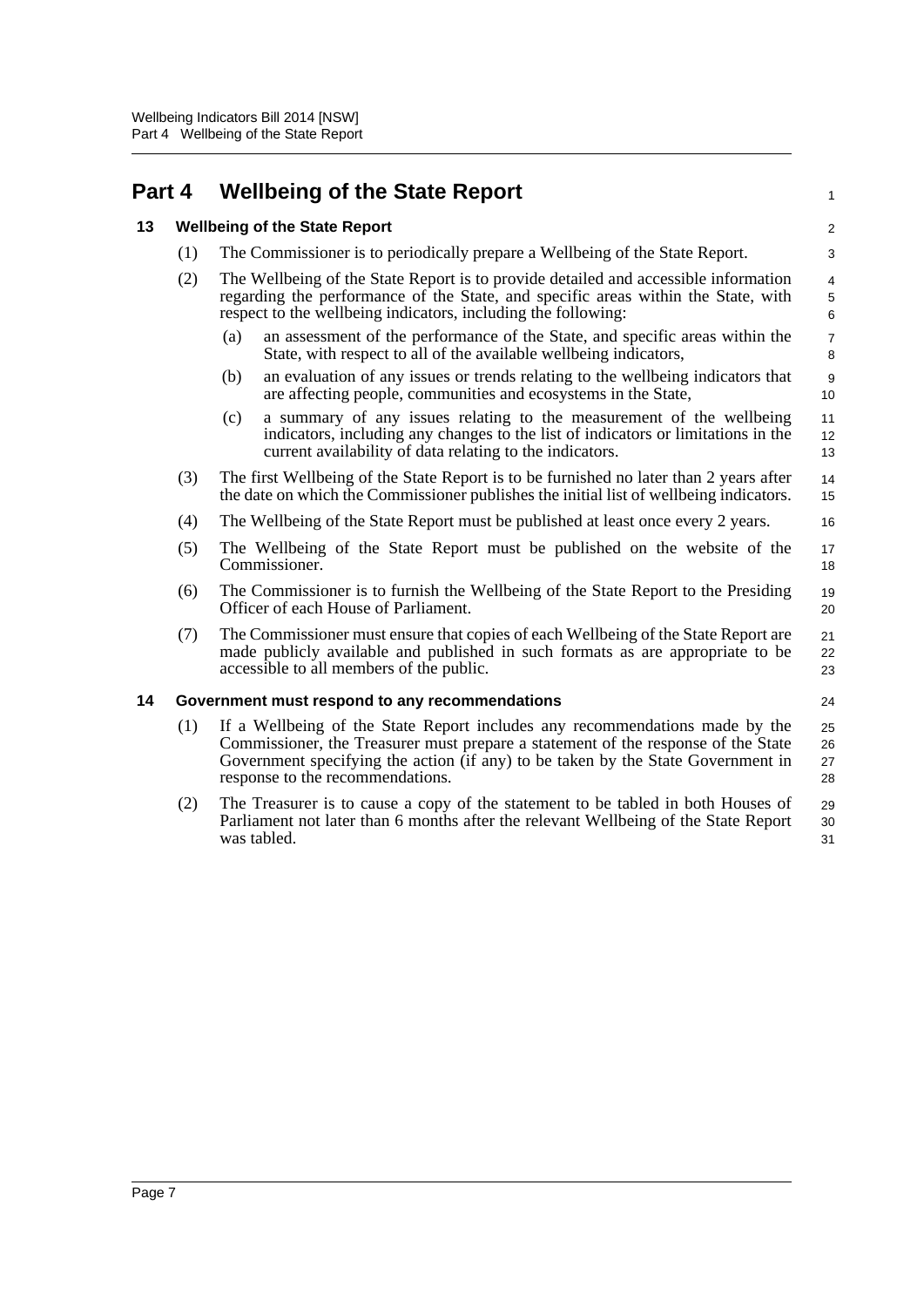## <span id="page-13-0"></span>**Part 5 Other inquiries and reports by Commissioner**

### <span id="page-13-1"></span>**15 Special inquiries and reports**

(1) The Commissioner may inquire into any particular issue or general matter relating to wellbeing, whether at the request of the Treasurer or on the Commissioner's own initiative.

1

16

20 21 22

- (2) The Commissioner is to make a report on such an inquiry (a *special report*).
- (3) A special report is to be furnished by the Commissioner to the Presiding Officer of each House of Parliament.

### <span id="page-13-2"></span>**16 Response to special report**

- (1) If a special report of the Commissioner includes any recommendations made by the Commissioner, the Treasurer must prepare a statement of the response of the State Government specifying the action (if any) to be taken by the State Government in response to the recommendations. 10 11 12 13
- (2) The Treasurer is to cause a copy of the statement to be tabled in both Houses of Parliament not later than 6 months after the special report was tabled. 14 15

### <span id="page-13-3"></span>**17 Annual reports to Parliament**

(1) The Commissioner is required to prepare, within the period of 4 months after 30 June in each year, a report of the Commissioner's operations during the year ended on that 30 June and furnish the report to the Presiding Officer of each House of Parliament. 17 18 19

#### (2) A report by the Commissioner under this section must include the following:

- (a) a description of the Commissioner's activities during that year in relation to each of the Commissioner's functions,
- (b) an evaluation of the response of relevant authorities to the recommendations of the Commissioner. 23 24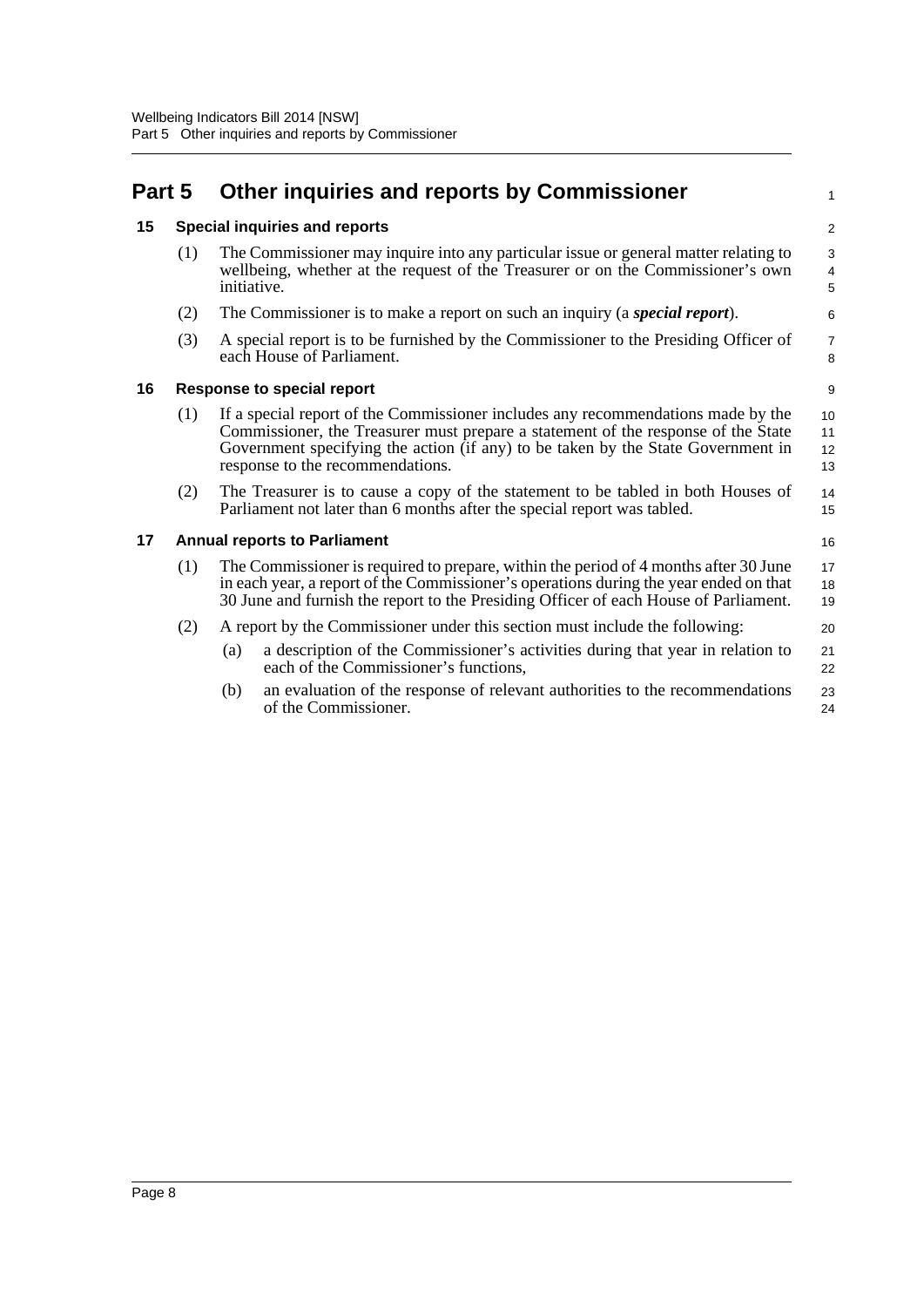<span id="page-14-3"></span><span id="page-14-2"></span><span id="page-14-1"></span><span id="page-14-0"></span>

| Part 6 |     |     | <b>Parliamentary Joint Committee</b>                                                                                                                                                                                                                          | 1                       |
|--------|-----|-----|---------------------------------------------------------------------------------------------------------------------------------------------------------------------------------------------------------------------------------------------------------------|-------------------------|
| 18     |     |     | <b>Constitution of Committee</b>                                                                                                                                                                                                                              | $\overline{\mathbf{c}}$ |
|        | (1) |     | On the commencement of this Act and as soon as practicable after the<br>commencement of the first session of each Parliament, a joint committee of members<br>of Parliament, to be known as the Committee on Wellbeing, is to be appointed.                   | 3<br>4<br>5             |
|        | (2) |     | The Parliamentary Joint Committee has the functions conferred or imposed on it by<br>or under this Act or any other Act.                                                                                                                                      | 6<br>$\overline{7}$     |
| 19     |     |     | <b>Membership of Committee</b>                                                                                                                                                                                                                                | 8                       |
|        | (1) |     | The Parliamentary Joint Committee is to consist of 7 members, of whom:                                                                                                                                                                                        | 9                       |
|        |     | (a) | 3 are to be members of, and appointed by, the Legislative Council, and                                                                                                                                                                                        | 10                      |
|        |     | (b) | 4 are to be members of, and appointed by, the Legislative Assembly.                                                                                                                                                                                           | 11                      |
|        | (2) |     | The appointment of members of the Parliamentary Joint Committee is, as far as<br>practicable, to be in accordance with the practice of Parliament with respect to the<br>appointment of members to serve on joint committees of both Houses of Parliament.    | 12<br>13<br>14          |
|        | (3) |     | A person is not eligible for appointment as a member of the Parliamentary Joint<br>Committee if the person is a Minister of the Crown or a Parliamentary Secretary.                                                                                           | 15<br>16                |
|        | (4) |     | Schedule 2 contains provisions relating to the Parliamentary Joint Committee.                                                                                                                                                                                 | 17                      |
| 20     |     |     | <b>Functions of Committee</b>                                                                                                                                                                                                                                 | 18                      |
|        | (1) |     | The Parliamentary Joint Committee has the following functions under this Act:                                                                                                                                                                                 | 19                      |
|        |     | (a) | to undertake an inquiry into the definition, development and publication of a<br>list of measures that indicate the level of wellbeing of the people, communities<br>and ecosystems of the State under section 10,                                            | 20<br>21<br>22          |
|        |     | (b) | to examine each Wellbeing of the State Report, special report and annual<br>report of the Commissioner and report to both Houses of Parliament on any<br>matter appearing in, or arising out of, any such report,                                             | 23<br>24<br>25          |
|        |     | (c) | to monitor and review the exercise by the Commissioner of the<br>Commissioner's functions,                                                                                                                                                                    | 26<br>27                |
|        |     | (d) | to inquire into any issues relating to the functions of the Commissioner,                                                                                                                                                                                     | 28                      |
|        |     | (e) | to inquire into any question in connection with the Commissioner's functions<br>which is referred to it by both Houses of Parliament, and report to both Houses<br>on that question.                                                                          | 29<br>30<br>31          |
|        | (2) |     | Nothing in this Part authorises the Parliamentary Joint Committee to investigate a<br>matter relating to particular conduct.                                                                                                                                  | 32<br>33                |
|        | (3) |     | The Commissioner may, as soon as practicable after a report of the Parliamentary<br>Joint Committee has been tabled in a House of Parliament, make and furnish to the<br>Presiding Officer of that House a report in response to the report of the Committee. | 34<br>35<br>36          |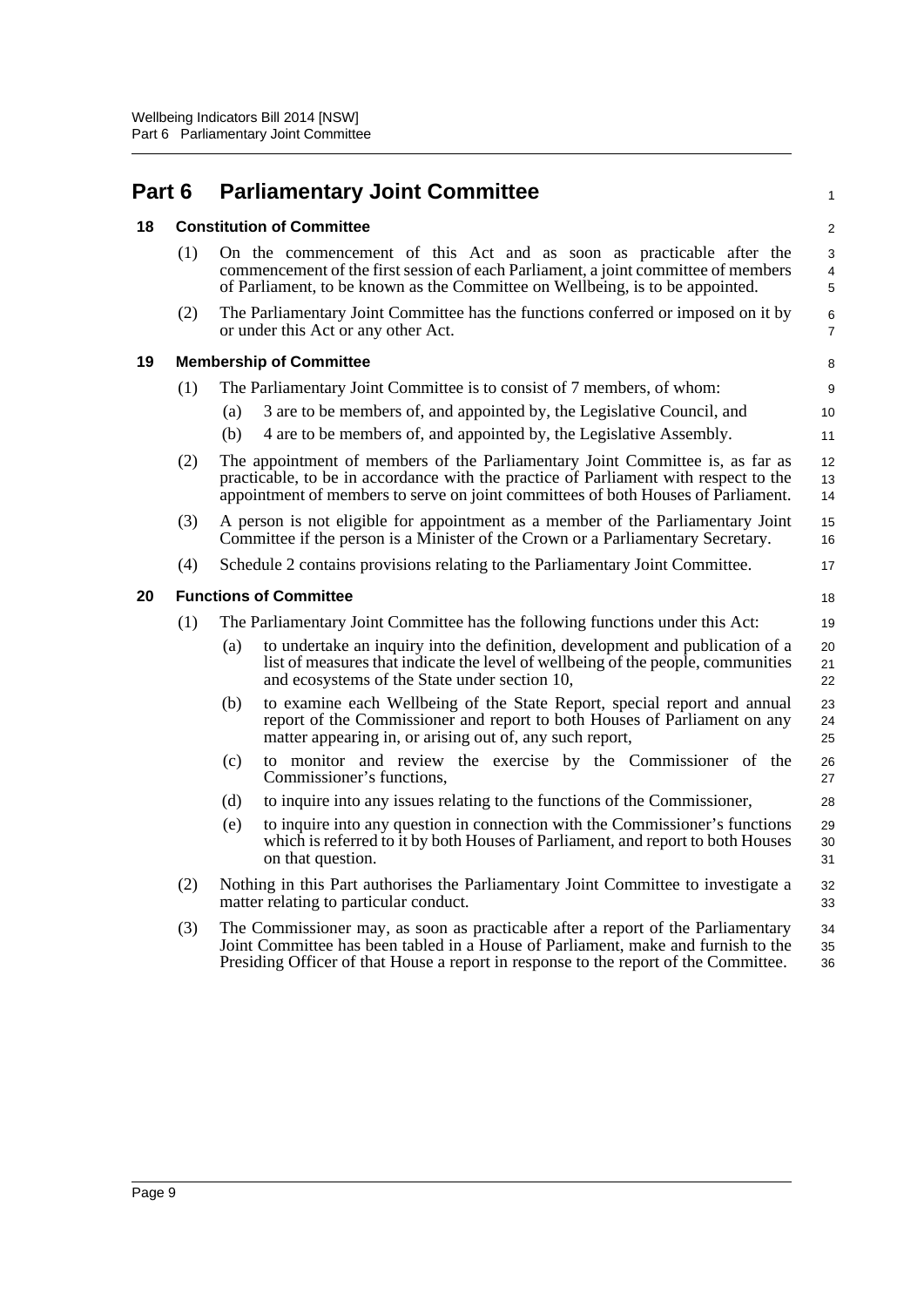<span id="page-15-5"></span><span id="page-15-4"></span><span id="page-15-3"></span><span id="page-15-2"></span><span id="page-15-1"></span><span id="page-15-0"></span>

| Part 7 |                    |         | <b>Miscellaneous</b>                                                                                                                                                                                                                                                                                                                                                                                                            | 1                                |
|--------|--------------------|---------|---------------------------------------------------------------------------------------------------------------------------------------------------------------------------------------------------------------------------------------------------------------------------------------------------------------------------------------------------------------------------------------------------------------------------------|----------------------------------|
| 21     |                    |         | Provisions relating to reports to Parliament                                                                                                                                                                                                                                                                                                                                                                                    | $\overline{\mathbf{c}}$          |
|        | (1)                |         | This section applies to the following reports:                                                                                                                                                                                                                                                                                                                                                                                  | 3                                |
|        |                    | (a)     | a Wellbeing of the State Report,                                                                                                                                                                                                                                                                                                                                                                                                | 4                                |
|        |                    | (b)     | an annual report of the Commissioner,                                                                                                                                                                                                                                                                                                                                                                                           | 5                                |
|        |                    | (c)     | a special report of the Commissioner,                                                                                                                                                                                                                                                                                                                                                                                           | 6                                |
|        |                    | (d)     | a report of the Parliamentary Joint Committee.                                                                                                                                                                                                                                                                                                                                                                                  | 7                                |
|        | (2)                |         | A copy of a report furnished to the Presiding Officer of a House of Parliament under<br>this Act is to be laid before that House within 15 sitting days of that House after it is<br>received by the Presiding Officer.                                                                                                                                                                                                         | 8<br>9<br>10                     |
|        | (3)                |         | If a report includes a recommendation by the Commissioner that the report be made<br>public immediately, a Presiding Officer of a House of Parliament may make it public<br>whether or not that House is in session and whether or not the report has been laid<br>before that House.                                                                                                                                           | 11<br>12<br>13<br>14             |
|        | (4)                |         | If such a report is made public by a Presiding Officer of a House of Parliament before<br>it is laid before that House, it attracts the same privileges and immunities as if it had<br>been laid before that House.                                                                                                                                                                                                             | 15<br>16<br>17                   |
|        | (5)                |         | A Presiding Officer need not inquire whether all or any conditions precedent have<br>been satisfied as regards a report purporting to have been made and furnished in<br>accordance with this Act.                                                                                                                                                                                                                              | 18<br>19<br>20                   |
| 22     |                    |         | <b>Act to bind Crown</b>                                                                                                                                                                                                                                                                                                                                                                                                        | 21                               |
|        |                    |         | This Act binds the Crown in right of New South Wales and, in so far as the legislative<br>power of the Parliament of New South Wales permits, the Crown in all its other<br>capacities.                                                                                                                                                                                                                                         | 22<br>23<br>24                   |
| 23     |                    |         | <b>Protection from liability</b>                                                                                                                                                                                                                                                                                                                                                                                                | 25                               |
|        |                    | demand. | A matter or thing done or omitted to be done by the Commissioner, a member of staff<br>of the Commissioner or any person acting under the direction of the Commissioner<br>does not, if the matter or thing was done or omitted in good faith for the purposes of<br>executing this Act, subject the Commissioner, a member of staff of the<br>Commissioner or a person so acting personally to any action, liability, claim or | 26<br>27<br>28<br>29<br>30<br>31 |
| 24     |                    |         | <b>Proceedings for offences</b>                                                                                                                                                                                                                                                                                                                                                                                                 | 32                               |
|        | (1)                |         | Proceedings for offences under this Act or the regulations are to be dealt with<br>summarily before the Local Court.                                                                                                                                                                                                                                                                                                            | 33<br>34                         |
|        | (2)                |         | Despite any other law, proceedings for an offence under this Act must be commenced<br>not later than 2 years from when the offence was alleged to have been committed.                                                                                                                                                                                                                                                          | 35<br>36                         |
| 25     | <b>Regulations</b> |         | 37                                                                                                                                                                                                                                                                                                                                                                                                                              |                                  |
|        | (1)                | Act.    | The Governor may make regulations, not inconsistent with this Act, for or with<br>respect to any matter that by this Act is required or permitted to be prescribed or that<br>is necessary or convenient to be prescribed for carrying out or giving effect to this                                                                                                                                                             | 38<br>39<br>40<br>41             |
|        | (2)                |         | The regulations may create offences punishable by a penalty not exceeding<br>20 penalty units.                                                                                                                                                                                                                                                                                                                                  | 42<br>43                         |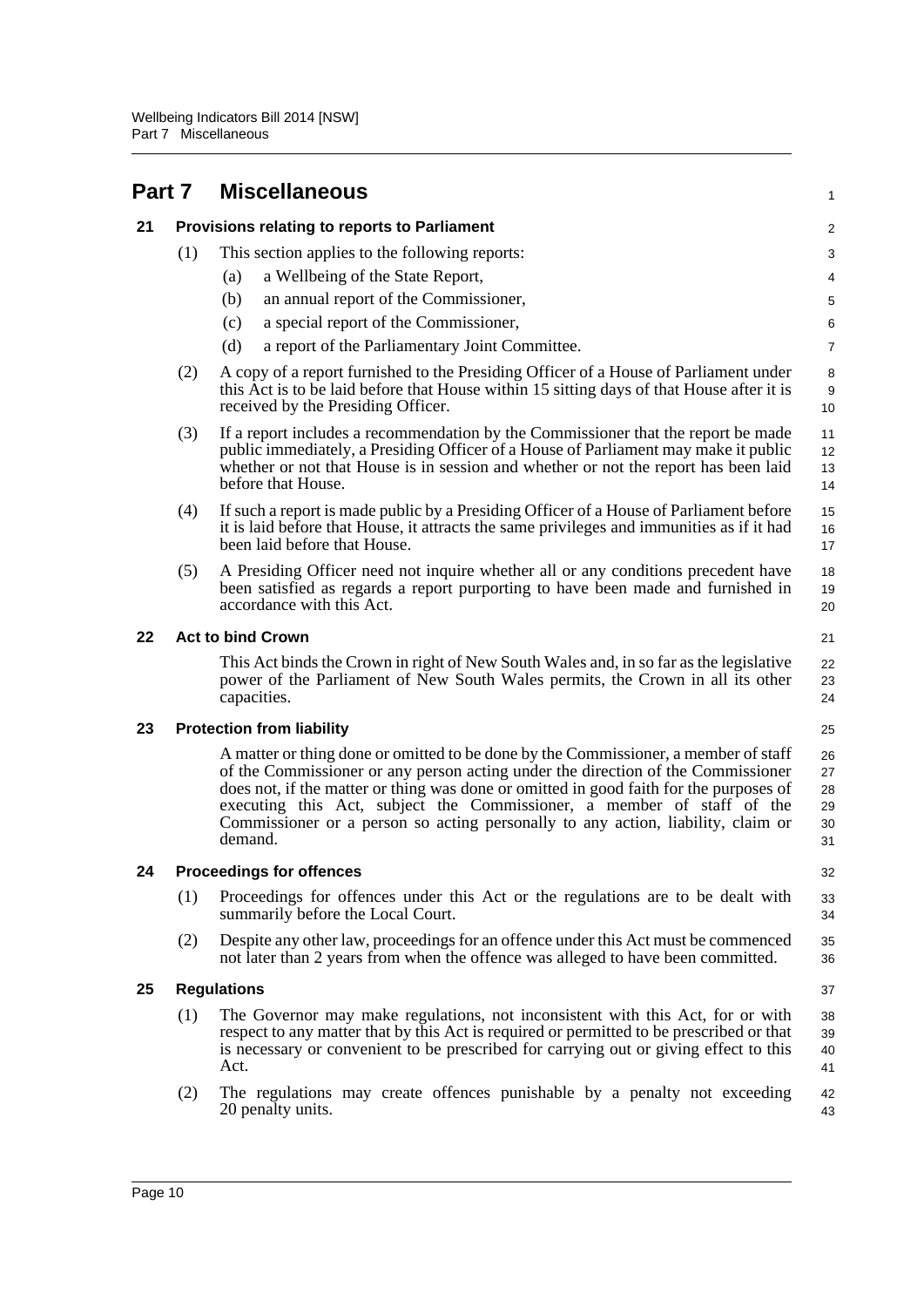#### <span id="page-16-0"></span>**26 Review of Act**

| (1) | The Treasurer is to review this Act to determine whether the policy objectives of the<br>Act remain valid and whether the terms of the Act remain appropriate for securing<br>those objectives. | $\overline{2}$<br>$\mathcal{R}$<br>4 |
|-----|-------------------------------------------------------------------------------------------------------------------------------------------------------------------------------------------------|--------------------------------------|
| (2) | The review is to be undertaken as soon as possible after 5 years from the date of                                                                                                               | 5                                    |

1

6 7 8

- (2) The review is to be undertaken as soon as possible after 5 years from the date of assent to this Act.
- (3) A report on the outcome of the review is to be tabled in each House of Parliament within 12 months after the end of the period of 5 years.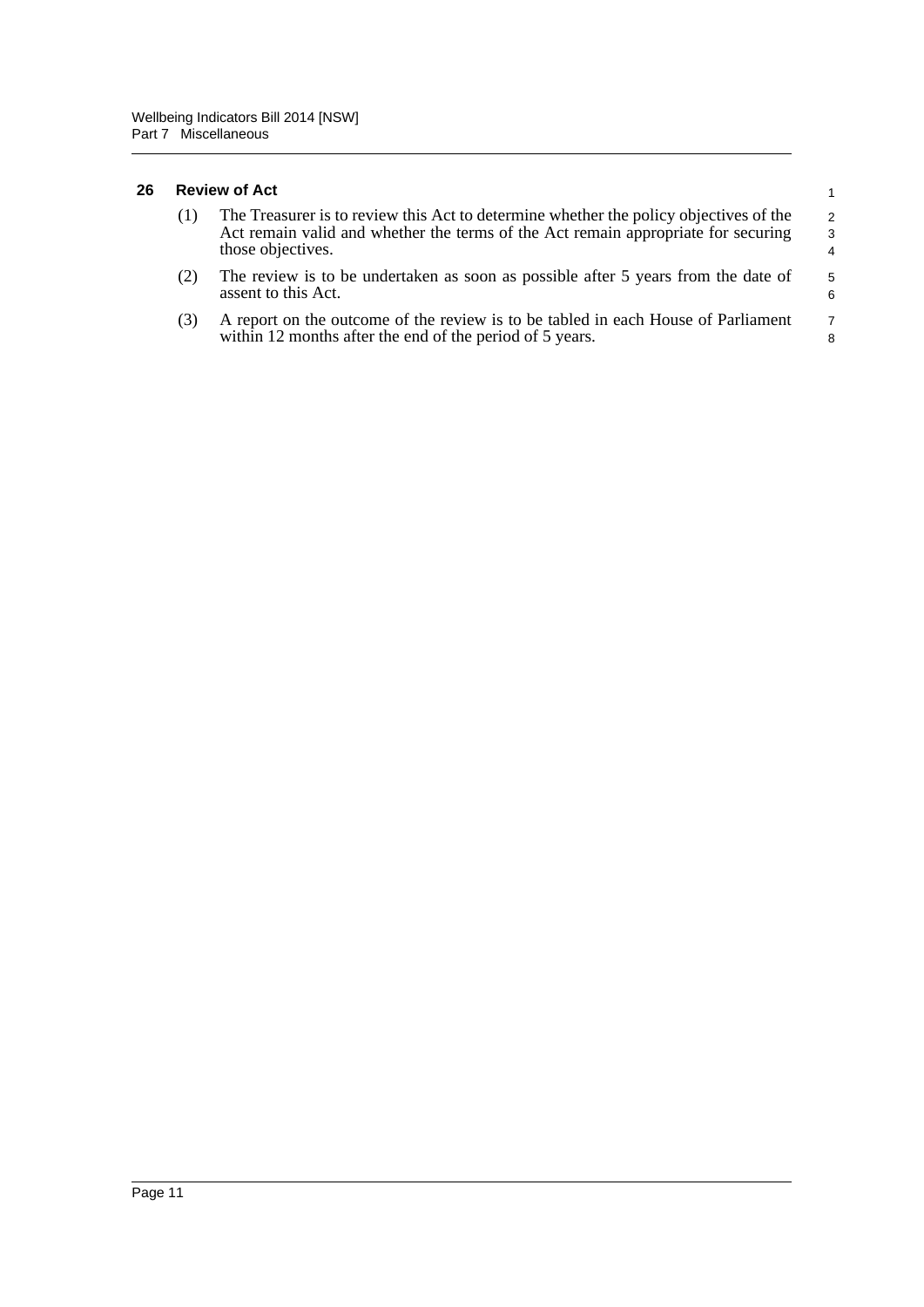<span id="page-17-0"></span>

|              | <b>Schedule 1</b>                     |     | <b>Provisions about Commissioner</b>                                                                                                                                                                                                                                                                                                         | 1                     |  |  |
|--------------|---------------------------------------|-----|----------------------------------------------------------------------------------------------------------------------------------------------------------------------------------------------------------------------------------------------------------------------------------------------------------------------------------------------|-----------------------|--|--|
|              |                                       |     | (Section $5(2)$ )                                                                                                                                                                                                                                                                                                                            | 2                     |  |  |
| 1            | <b>Term of office of Commissioner</b> |     |                                                                                                                                                                                                                                                                                                                                              |                       |  |  |
|              | (1)                                   |     | The Commissioner holds office for such term, not exceeding 5 years, as may be<br>specified in the instrument of appointment, but is eligible (if otherwise qualified) for<br>re-appointment.                                                                                                                                                 | 4<br>$\,$ 5 $\,$<br>6 |  |  |
|              | (2)                                   |     | A person is not eligible to be appointed for more than 2 terms of office as<br>Commissioner (whether or not consecutive terms).                                                                                                                                                                                                              | 7<br>8                |  |  |
| $\mathbf{2}$ |                                       |     | <b>Full-time office of Commissioner</b>                                                                                                                                                                                                                                                                                                      | 9                     |  |  |
|              |                                       |     | The office of Commissioner is a full-time office and the holder of the office is<br>required to hold it on that basis, except to the extent permitted by the Treasurer.                                                                                                                                                                      | 10<br>11              |  |  |
| 3            |                                       |     | <b>Employment and remuneration</b>                                                                                                                                                                                                                                                                                                           | 12                    |  |  |
|              | (1)                                   |     | The employment of the Commissioner is (subject to this Schedule) to be governed<br>by a contract of employment between the Commissioner and the Treasurer.                                                                                                                                                                                   | 13<br>14              |  |  |
|              | (2)                                   |     | The following provisions of, or made under, the <i>Government Sector Employment Act</i><br>2013 relating to the employment of Public Service senior executives apply to the<br>Commissioner (but in the application of those provisions a reference to the employer<br>of any such executive is to be read as a reference to the Treasurer): | 15<br>16<br>17<br>18  |  |  |
|              |                                       | (a) | provisions relating to the band in which an executive is to be employed,                                                                                                                                                                                                                                                                     | 19                    |  |  |
|              |                                       | (b) | provisions relating to the contract of employment of an executive,                                                                                                                                                                                                                                                                           | 20                    |  |  |
|              |                                       | (c) | provisions relating to the remuneration, employment benefits and allowances<br>of an executive.                                                                                                                                                                                                                                              | 21<br>22              |  |  |
| 4            |                                       |     | <b>Vacancy in office of Commissioner</b>                                                                                                                                                                                                                                                                                                     | 23                    |  |  |
|              | (1)                                   |     | The office of Commissioner becomes vacant if the holder:                                                                                                                                                                                                                                                                                     | 24                    |  |  |
|              |                                       | (a) | dies, or                                                                                                                                                                                                                                                                                                                                     | 25                    |  |  |
|              |                                       | (b) | completes a term of office and is not re-appointed, or                                                                                                                                                                                                                                                                                       | 26                    |  |  |
|              |                                       | (c) | resigns the office by instrument in writing addressed to the Treasurer, or                                                                                                                                                                                                                                                                   | 27                    |  |  |
|              |                                       | (d) | becomes bankrupt, applies to take the benefit of any law for the relief of<br>bankrupt or insolvent debtors, compounds with his or her creditors or makes<br>an assignment of his or her remuneration for their benefit, or                                                                                                                  | 28<br>29<br>30        |  |  |
|              |                                       | (e) | becomes a mentally incapacitated person, or                                                                                                                                                                                                                                                                                                  | 31                    |  |  |
|              |                                       | (f) | is convicted in New South Wales of an offence that is punishable by<br>imprisonment for 12 months or more or is convicted elsewhere than in New<br>South Wales of an offence that, if committed in New South Wales, would be<br>an offence so punishable, or                                                                                 | 32<br>33<br>34<br>35  |  |  |
|              |                                       | (g) | is removed from office under clause 5.                                                                                                                                                                                                                                                                                                       | 36                    |  |  |
|              | (2)                                   |     | If the office of Commissioner becomes vacant, a person is, subject to this Act, to be<br>appointed to fill the vacancy.                                                                                                                                                                                                                      | 37<br>38              |  |  |
| 5            |                                       |     | <b>Removal from office of Commissioner</b>                                                                                                                                                                                                                                                                                                   | 39                    |  |  |
|              |                                       |     | The Governor may remove the Commissioner from office, but only for<br>incompetence, incapacity or misbehaviour.                                                                                                                                                                                                                              | 40<br>41              |  |  |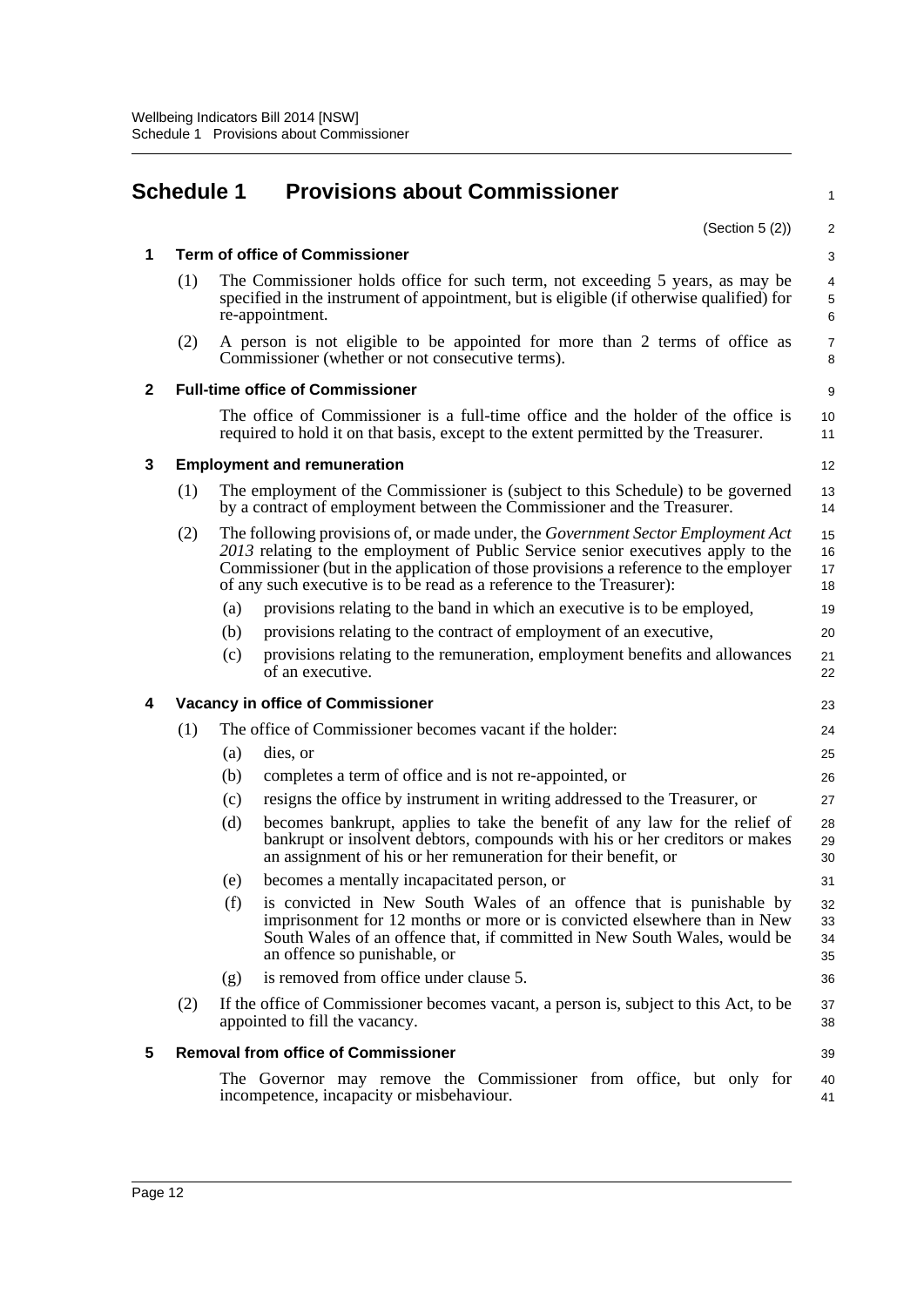#### **6 Commissioner not Public Service employee** The office of Commissioner is a statutory office and the provisions of the *Government Sector Employment Act 2013* relating to the employment of Public Service employees do not apply to that office (except as provided by clause 3). **7 Acting Commissioner** (1) The Governor may, from time to time, appoint a person to act in the office of the Commissioner during the illness or absence of the Commissioner (or during a vacancy in the office of the Commissioner) and a person, while so acting, has all the functions of the Commissioner. (2) The Governor may, at any time, remove a person from the office of acting Commissioner. (3) The acting Commissioner is entitled to be paid such remuneration (including travelling and subsistence allowances) as the Treasurer may from time to time determine. **8 Staff of Commissioner** Persons may be employed in the Public Service under the *Government Sector Employment Act 2013* to enable the Commissioner to exercise his or her functions. **9 Delegation** The Commissioner may delegate any of his or her functions (other than this power of delegation) to a member of the staff of the Commissioner or to a person of a class prescribed by the regulations. 1  $\overline{2}$ 3 4 5 6 7 8 9 10 11 12 13 14 15 16 17 18 19 20 21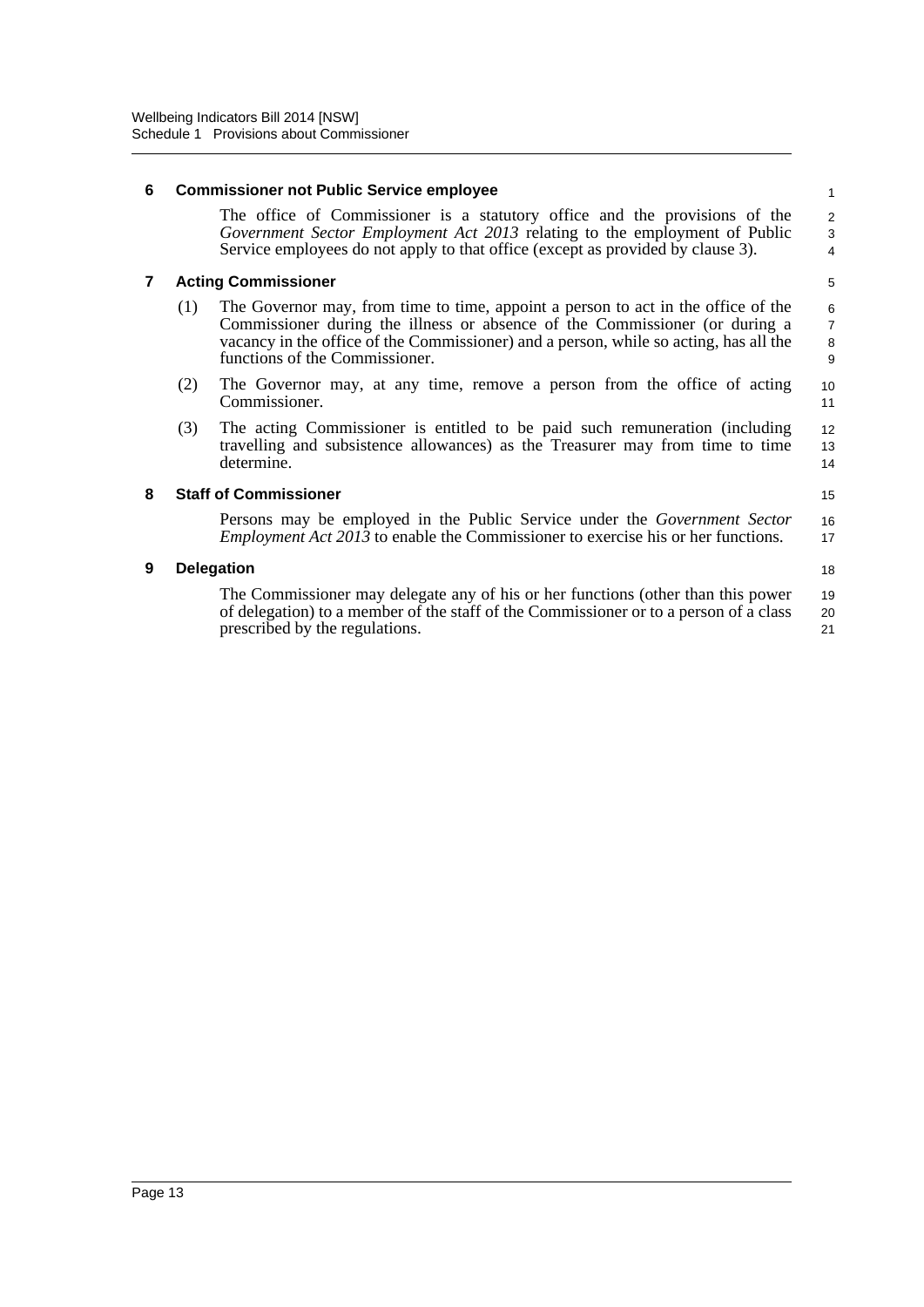## <span id="page-19-0"></span>**Schedule 2 Parliamentary Joint Committee**

|             |                               |                                                                                                                                                                                                                                                                                             | (Section 19 (4))                                                                                                                                                                 | 2                      |  |
|-------------|-------------------------------|---------------------------------------------------------------------------------------------------------------------------------------------------------------------------------------------------------------------------------------------------------------------------------------------|----------------------------------------------------------------------------------------------------------------------------------------------------------------------------------|------------------------|--|
| 1           | <b>Vacancies</b>              |                                                                                                                                                                                                                                                                                             |                                                                                                                                                                                  |                        |  |
|             | (1)                           |                                                                                                                                                                                                                                                                                             | A member of the Parliamentary Joint Committee ceases to hold office:                                                                                                             | 4                      |  |
|             |                               | (a)                                                                                                                                                                                                                                                                                         | when the Legislative Assembly is dissolved or expires by the effluxion of<br>time, or                                                                                            | $\mathbf 5$<br>6       |  |
|             |                               | (b)                                                                                                                                                                                                                                                                                         | if the member becomes a Minister of the Crown or a Parliamentary Secretary,<br><sub>or</sub>                                                                                     | $\overline{7}$<br>8    |  |
|             |                               | (c)                                                                                                                                                                                                                                                                                         | if the member ceases to be a member of the Legislative Council or Legislative<br>Assembly, or                                                                                    | $\boldsymbol{9}$<br>10 |  |
|             |                               | (d)                                                                                                                                                                                                                                                                                         | if, being a member of the Legislative Council, the member resigns the office<br>by instrument in writing addressed to the President of the Legislative Council,<br><sub>or</sub> | 11<br>12<br>13         |  |
|             |                               | (e)                                                                                                                                                                                                                                                                                         | if, being a member of the Legislative Assembly, the member resigns the office<br>by instrument in writing addressed to the Speaker of the Legislative Assembly,<br><sub>or</sub> | 14<br>15<br>16         |  |
|             |                               | (f)                                                                                                                                                                                                                                                                                         | if the member is discharged from office by the House of Parliament to which<br>the member belongs.                                                                               | 17<br>18               |  |
|             | (2)                           |                                                                                                                                                                                                                                                                                             | Either House of Parliament may appoint one of its members to fill a vacancy among<br>the members of the Parliamentary Joint Committee appointed by that House.                   | 19<br>20               |  |
| $\mathbf 2$ | <b>Chair and Deputy Chair</b> |                                                                                                                                                                                                                                                                                             |                                                                                                                                                                                  |                        |  |
|             | (1)                           | There is to be a Chair and a Deputy Chair of the Parliamentary Joint Committee, who<br>are to be elected by and from the members of the Parliamentary Joint Committee.                                                                                                                      |                                                                                                                                                                                  | 22<br>23               |  |
|             | (2)                           |                                                                                                                                                                                                                                                                                             | A member of the Parliamentary Joint Committee ceases to hold office as Chair or<br>Deputy Chair of the Parliamentary Joint Committee if:                                         | 24<br>25               |  |
|             |                               | (a)                                                                                                                                                                                                                                                                                         | the member ceases to be a member of the Parliamentary Joint Committee, or                                                                                                        | 26                     |  |
|             |                               | (b)                                                                                                                                                                                                                                                                                         | the member resigns the office by instrument in writing presented to a meeting<br>of the Parliamentary Joint Committee, or                                                        | 27<br>28               |  |
|             |                               | (c)                                                                                                                                                                                                                                                                                         | the member is discharged from office by the Parliamentary Joint Committee.                                                                                                       | 29                     |  |
|             | (3)                           | At any time when the Chair is absent from New South Wales or is, for any reason,<br>unable to perform the duties of Chair or there is a vacancy in that office, the Deputy<br>Chair may exercise the functions of the Chair under this Act or under the<br>Parliamentary Evidence Act 1901. |                                                                                                                                                                                  | 30<br>31<br>32<br>33   |  |
| 3           | <b>Procedure</b><br>34        |                                                                                                                                                                                                                                                                                             |                                                                                                                                                                                  |                        |  |
|             | (1)                           | The procedure for the calling of meetings of the Parliamentary Joint Committee and<br>for the conduct of business at those meetings is, subject to this Act, to be as<br>determined by the Parliamentary Joint Committee.                                                                   |                                                                                                                                                                                  | 35<br>36<br>37         |  |
|             | (2)                           | The Clerk of the Legislative Assembly is to call the first meeting of the Parliamentary<br>Joint Committee in each Parliament in such manner as the Clerk thinks fit.                                                                                                                       |                                                                                                                                                                                  | 38<br>39               |  |
|             | (3)                           | Subclause (2) does not apply to the Parliamentary Joint Committee as first<br>constituted under this Act.                                                                                                                                                                                   |                                                                                                                                                                                  |                        |  |
|             | (4)                           |                                                                                                                                                                                                                                                                                             | At a meeting of the Parliamentary Joint Committee, 4 members constitute a quorum,<br>but the Parliamentary Joint Committee must meet as a joint committee at all times.          | 42<br>43               |  |
|             |                               |                                                                                                                                                                                                                                                                                             |                                                                                                                                                                                  |                        |  |

1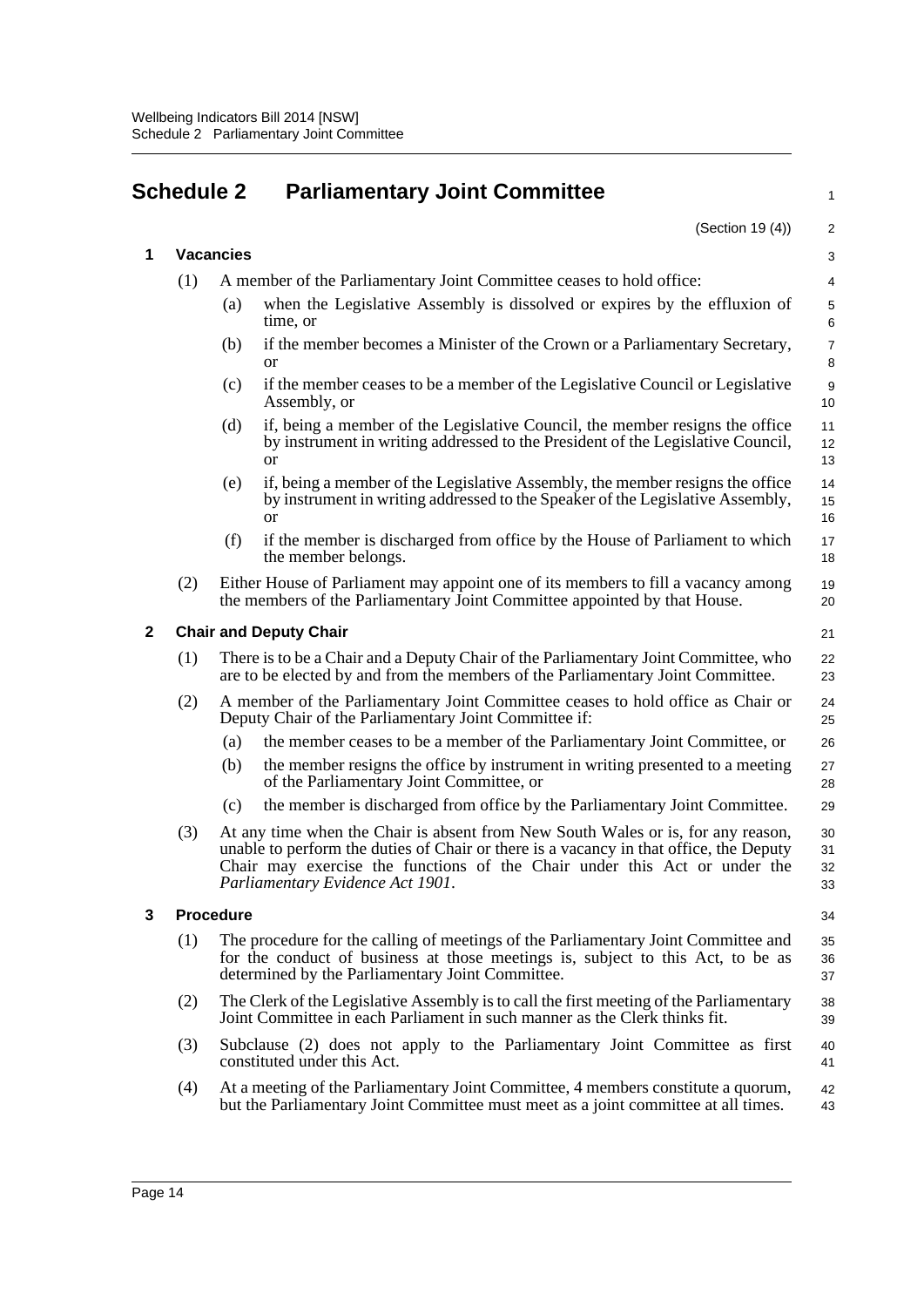|                      | (5)             | The Chair or, in the absence of the Chair, the Deputy Chair (or, in the absence of both<br>the Chair and the Deputy Chair, a member of the Parliamentary Joint Committee<br>elected to chair the meeting by the members present) is to preside at a meeting of the<br>Parliamentary Joint Committee.                                                                           |                |  |  |
|----------------------|-----------------|--------------------------------------------------------------------------------------------------------------------------------------------------------------------------------------------------------------------------------------------------------------------------------------------------------------------------------------------------------------------------------|----------------|--|--|
|                      | (6)             | The Deputy Chair or other member presiding at a meeting of the Parliamentary Joint<br>Committee has, in relation to the meeting, all the functions of the Chair.                                                                                                                                                                                                               | 5<br>6         |  |  |
|                      | (7)             | The Chair, Deputy Chair or other member presiding at a meeting of the<br>Parliamentary Joint Committee has a deliberative vote and, in the event of an equality<br>of votes, also has a casting vote.                                                                                                                                                                          | 7<br>8<br>9    |  |  |
| (8)                  |                 | A question arising at a meeting of the Parliamentary Joint Committee is to be<br>determined by a majority of the votes of the members present and voting.                                                                                                                                                                                                                      | 10<br>11       |  |  |
|                      | (9)             | The Parliamentary Joint Committee may sit and transact business despite any<br>prorogation of the Houses of Parliament or any adjournment of either House of<br>Parliament.                                                                                                                                                                                                    |                |  |  |
|                      | (10)            | The Parliamentary Joint Committee may sit and transact business on a sitting day of<br>a House of Parliament during the time of sitting.                                                                                                                                                                                                                                       | 15<br>16       |  |  |
| 4                    |                 | Reporting when Parliament not in session                                                                                                                                                                                                                                                                                                                                       | 17             |  |  |
| (1)<br>of the House. |                 | If a House of Parliament is not sitting when the Parliamentary Joint Committee seeks<br>to furnish a report to it, the Committee may present copies of the report to the Clerk                                                                                                                                                                                                 | 18<br>19<br>20 |  |  |
|                      | (2)             | The report:                                                                                                                                                                                                                                                                                                                                                                    | 21             |  |  |
|                      |                 | (a)<br>on presentation and for all purposes is taken to have been laid before the<br>House, and                                                                                                                                                                                                                                                                                | 22<br>23       |  |  |
|                      |                 | may be printed by authority of the Clerk, and<br>(b)                                                                                                                                                                                                                                                                                                                           | 24             |  |  |
|                      |                 | if printed by authority of the Clerk, is for all purposes taken to be a document<br>(c)<br>published by or under the authority of the House, and                                                                                                                                                                                                                               | 25<br>26       |  |  |
|                      |                 | is to be recorded in the Minutes, or Votes and Proceedings, of the House on<br>(d)<br>the first sitting day of the House after receipt of the report by the Clerk.                                                                                                                                                                                                             | 27<br>28       |  |  |
| 5                    | <b>Evidence</b> |                                                                                                                                                                                                                                                                                                                                                                                | 29             |  |  |
|                      | (1)             | The Parliamentary Joint Committee has power to send for persons, papers and<br>records.                                                                                                                                                                                                                                                                                        |                |  |  |
| (2)<br>public.       |                 | Subject to clause 6, the Parliamentary Joint Committee must take all evidence in                                                                                                                                                                                                                                                                                               | 32<br>33       |  |  |
|                      | (3)             | If the Parliamentary Joint Committee as constituted at any time has taken evidence<br>in relation to a matter but the Committee as so constituted has ceased to exist before<br>reporting on the matter, the Committee as constituted at any subsequent time,<br>whether during the same or another Parliament, may consider that evidence as if it<br>had taken the evidence. |                |  |  |
|                      | (4)             | The production of documents to the Parliamentary Joint Committee is to be in<br>accordance with the practice of the Legislative Assembly with respect to the<br>production of documents to select committees of the Legislative Assembly.                                                                                                                                      | 39<br>40<br>41 |  |  |
| 6                    |                 | <b>Confidentiality</b>                                                                                                                                                                                                                                                                                                                                                         |                |  |  |
|                      | (1)             | If any evidence proposed to be given before, or the whole or a part of a document<br>produced or proposed to be produced to, the Parliamentary Joint Committee relates                                                                                                                                                                                                         | 42<br>43<br>44 |  |  |
|                      |                 |                                                                                                                                                                                                                                                                                                                                                                                |                |  |  |

**5 Evidence**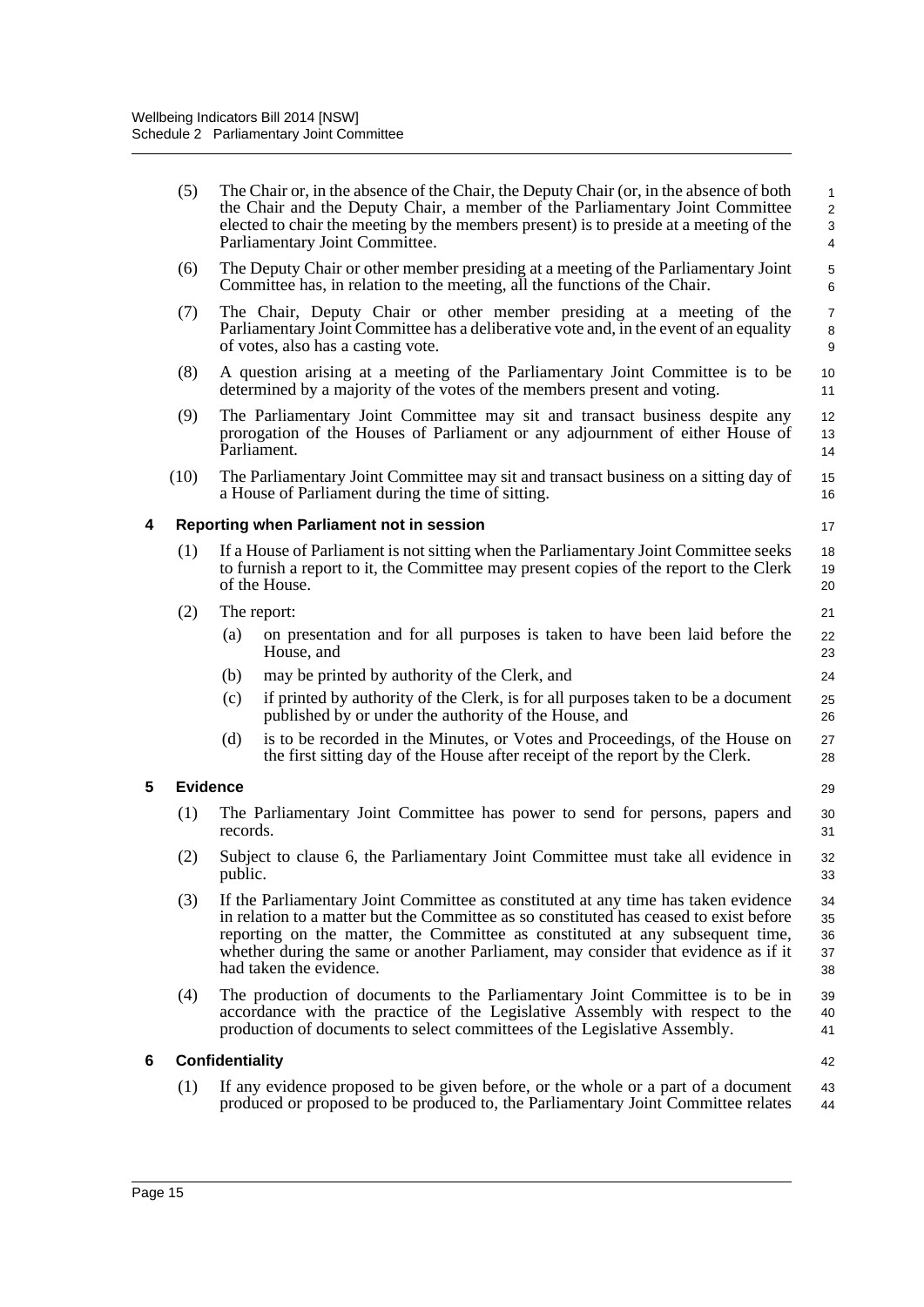to a secret or confidential matter, the Committee may, and at the request of the witness giving the evidence or the person producing the document, must: (a) take the evidence in private, or (b) direct that the document, or the part of the document, be treated as confidential. (2) If a direction under subclause (1) applies to a document or part of a document produced to the Parliamentary Joint Committee: (a) the contents of the document or part are, for the purposes of this clause, to be regarded as evidence given by the person producing the document or part and taken by the Committee in private, and (b) the person producing the document or part is, for the purposes of this clause, to be regarded as a witness. (3) If, at the request of a witness, evidence is taken by the Parliamentary Joint Committee in private: (a) the Committee must not, without the consent in writing of the witness, and (b) a person (including a member of the Committee) must not, without the consent in writing of the witness and the authority of the Committee under subclause (5), disclose or publish the whole or a part of that evidence. Maximum penalty: 20 penalty units or imprisonment for 3 months, or both. (4) If evidence is taken by the Parliamentary Joint Committee in private otherwise than at the request of a witness, a person (including a member of the Committee) must not, without the authority of the Committee under subclause (5), disclose or publish the whole or part of that evidence. Maximum penalty: 20 penalty units or imprisonment for 3 months, or both. (5) The Parliamentary Joint Committee may, in its discretion, disclose or publish or, by writing under the hand of the Chair, authorise the disclosure or publication of evidence taken in private by the Committee, but this subclause does not operate so as to affect the necessity for the consent of a witness under subclause (3). (6) Nothing in this clause prohibits: (a) the disclosure or publication of evidence that has already been lawfully published, or (b) the disclosure or publication by a person of a matter of which the person has become aware otherwise than by reason, directly or indirectly, of the giving of evidence before the Parliamentary Joint Committee. (7) This clause has effect despite section 4 of the *Parliamentary Papers (Supplementary Provisions) Act 1975*. (8) If evidence taken by the Parliamentary Joint Committee in private is disclosed or published in accordance with this clause, sections 5 and 6 of the *Parliamentary Papers (Supplementary Provisions) Act 1975* apply to and in relation to the disclosure or publication as if it were a publication of that evidence under the authority of section 4 of that Act. **Note.** The *Defamation Act 2005* makes provision for 2 defences in respect of the publication of defamatory matter that is contained in evidence taken by, or documents produced to, the Parliamentary Joint Committee in private, but only if the evidence or documents have been disclosed or published in accordance with this clause. Section 28 of the *Defamation Act 2005* (when read with clause 8 of Schedule 2 to that Act) 1 2 3 4 5 6 7 8 9 10 11 12 13 14 15 16 17 18 19 20  $21$ 22 23  $24$ 25 26 27 28 29 30 31 32 33 34 35 36 37 38 39 40 41 42 43 44 45 46 47

ensures that such documents attract the defence relating to public documents in defamation

48 49

proceedings.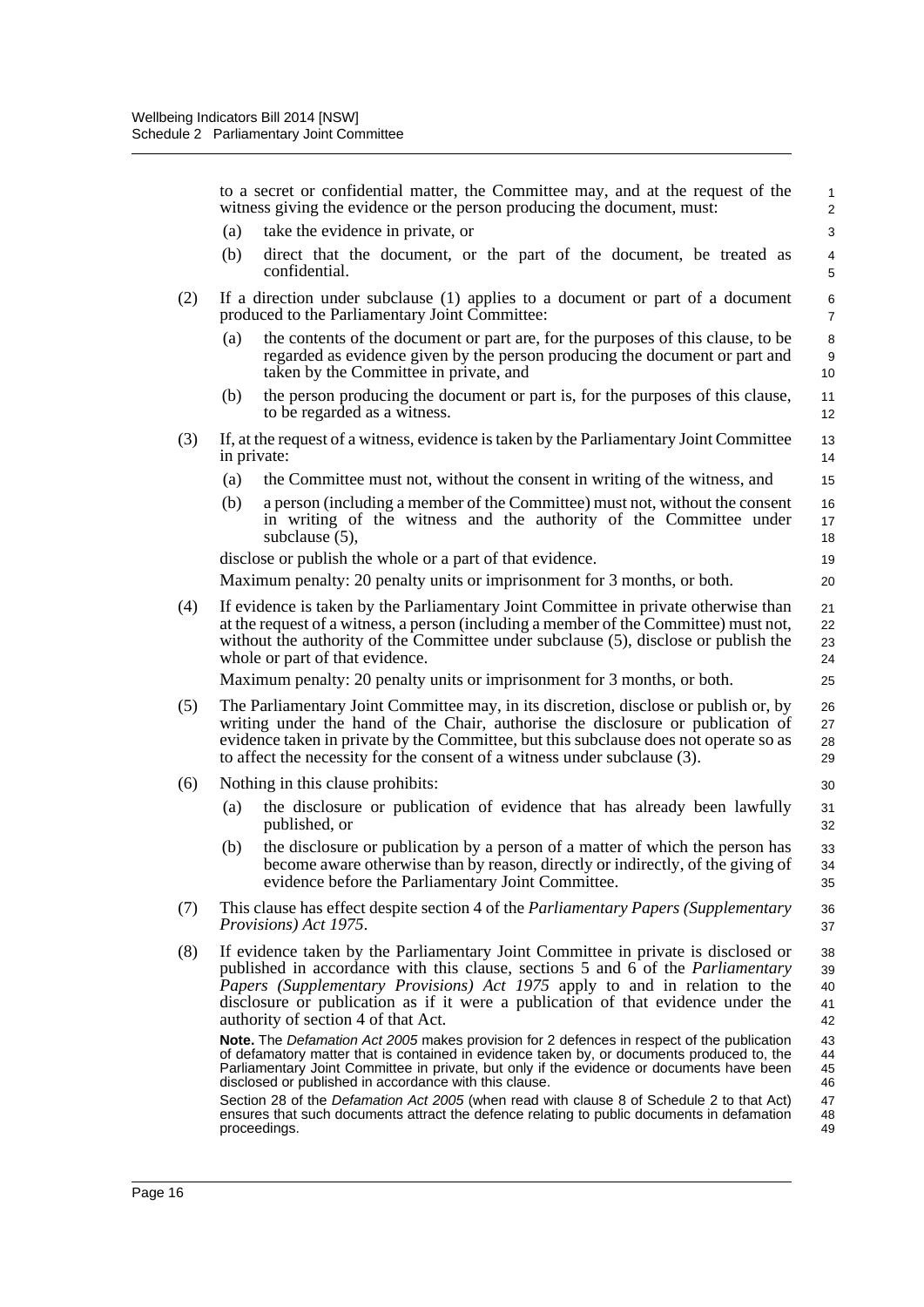|   | Section 29 of the <i>Defamation Act 2005</i> (when read with clause 17 of Schedule 3 to that Act)<br>ensures that proceedings in which such evidence is taken or documents produced attract the<br>defences relating to fair reports of proceedings of public concern in defamation proceedings. | $\frac{1}{2}$<br>3  |  |
|---|--------------------------------------------------------------------------------------------------------------------------------------------------------------------------------------------------------------------------------------------------------------------------------------------------|---------------------|--|
|   | <b>Application of certain Acts</b>                                                                                                                                                                                                                                                               |                     |  |
|   | For the purposes of the <i>Parliamentary Evidence Act 1901</i> and the <i>Parliamentary</i><br>Papers (Supplementary Provisions) Act 1975 and for any other purposes:                                                                                                                            |                     |  |
|   | the Parliamentary Joint Committee is to be regarded as a joint committee of<br>(a)<br>the Legislative Council and Legislative Assembly, and                                                                                                                                                      | $\overline{7}$<br>8 |  |
|   | the proposal for the appointment of the Parliamentary Joint Committee is to be<br>(b)<br>regarded as having originated in the Legislative Assembly.                                                                                                                                              | 9<br>10             |  |
| 8 | Validity of certain acts or proceedings                                                                                                                                                                                                                                                          |                     |  |
|   | Any act or proceeding of the Parliamentary Joint Committee is, even though at the<br>time when the act or proceeding was done, taken or commenced there was:                                                                                                                                     | 12<br>13            |  |
|   | a vacancy in the office of a member of the Committee, or<br>(a)                                                                                                                                                                                                                                  | 14                  |  |
|   | any defect in the appointment, or any disqualification, of a member of the<br>(b)<br>Committee.                                                                                                                                                                                                  | 15<br>16            |  |
|   | as valid as if the vacancy, defect or disqualification did not exist and the Committee<br>were fully and properly constituted.                                                                                                                                                                   | 17<br>18            |  |
|   |                                                                                                                                                                                                                                                                                                  |                     |  |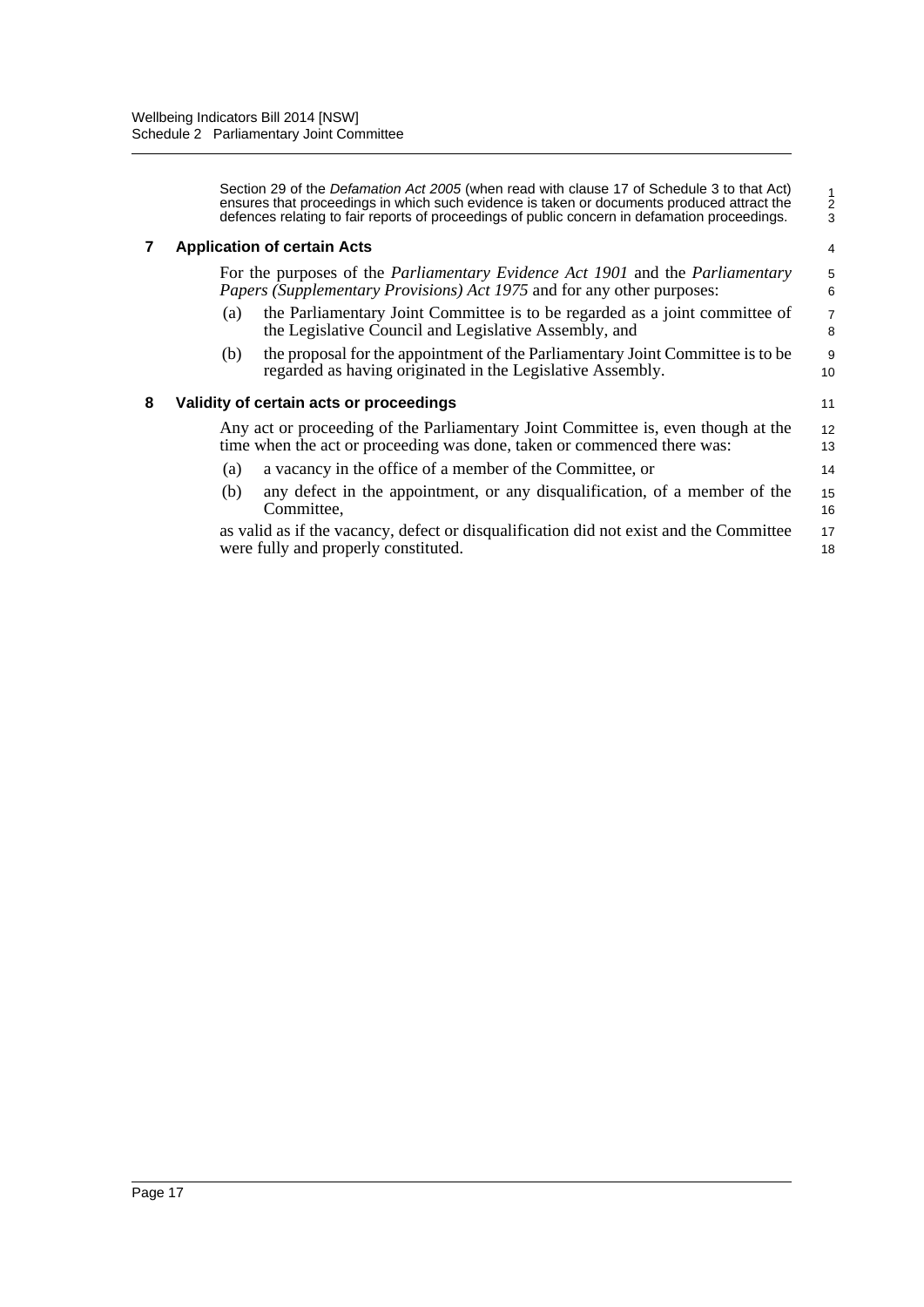## <span id="page-23-0"></span>**Schedule 3 Savings, transitional and other provisions**

### **1 Regulations**

- (1) The regulations may contain provisions of a savings or transitional nature consequent on the enactment of this Act or any Act that amends this Act.
- (2) Any such provision may, if the regulations so provide, take effect from the date of assent to the Act concerned or a later date.
- (3) To the extent to which any such provision takes effect from a date that is earlier than the date of its publication on the NSW legislation website, the provision does not operate so as:
	- (a) to affect, in a manner prejudicial to any person (other than the State or an authority of the State), the rights of that person existing before the date of its publication, or 10 11 12

1

(b) to impose liabilities on any person (other than the State or an authority of the State) in respect of anything done or omitted to be done before the date of its publication. 13 14 15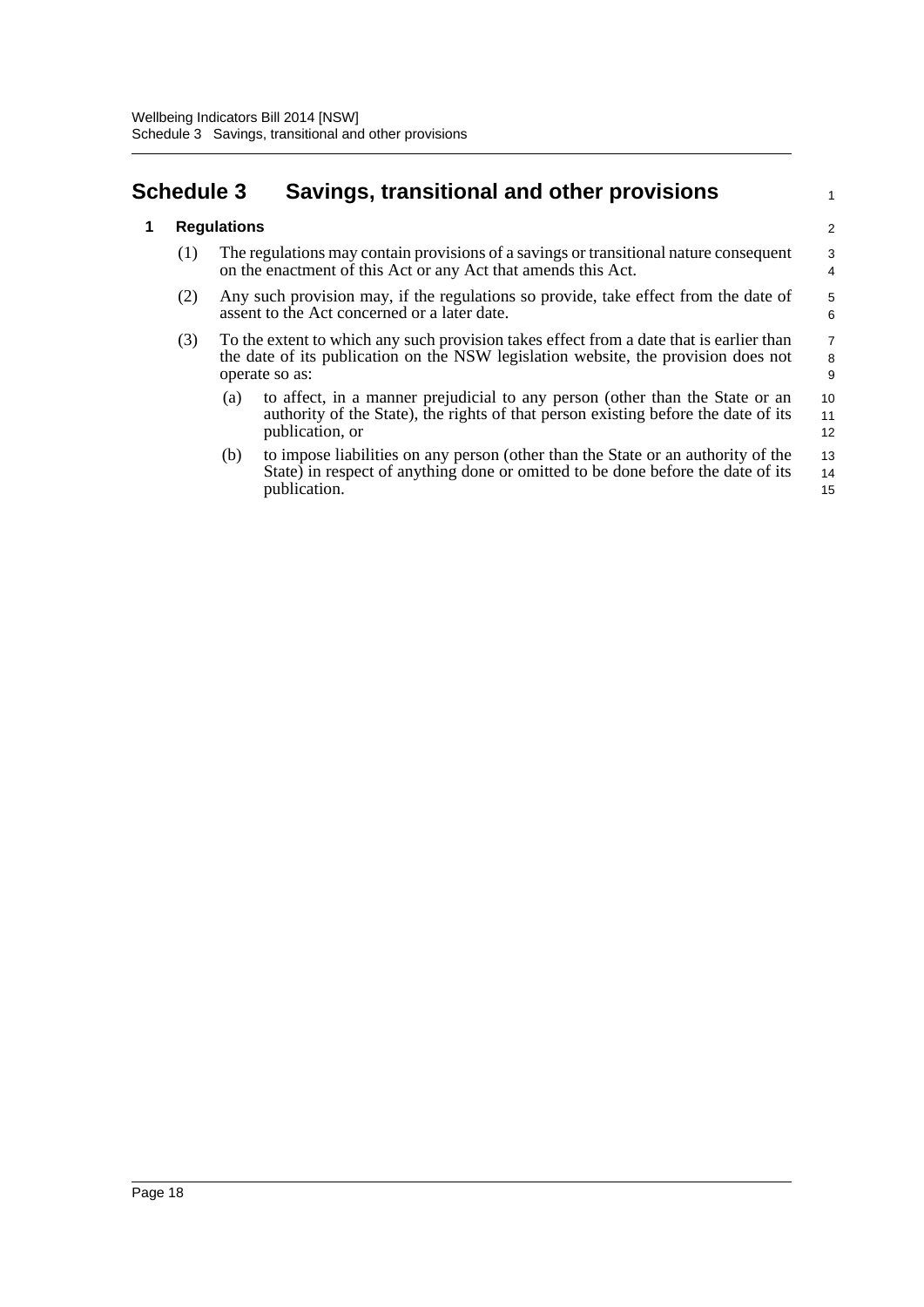<span id="page-24-0"></span>

|     | <b>Schedule 4</b>                                      | <b>Amendment of Acts</b>                                                                                                                                                                                                                                                                                                                             | $\mathbf{1}$                       |  |  |
|-----|--------------------------------------------------------|------------------------------------------------------------------------------------------------------------------------------------------------------------------------------------------------------------------------------------------------------------------------------------------------------------------------------------------------------|------------------------------------|--|--|
| 4.1 | Annual Reports (Departments) Act 1985 No 156           |                                                                                                                                                                                                                                                                                                                                                      |                                    |  |  |
|     | Section 11 Nature of report of operations              |                                                                                                                                                                                                                                                                                                                                                      |                                    |  |  |
|     | Insert after section 11 $(1)$ $(f)$ :                  |                                                                                                                                                                                                                                                                                                                                                      |                                    |  |  |
|     | (g)                                                    | any wellbeing indicators as defined and measured under the Wellbeing<br><i>Indicators Act 2014</i> that are directly relevant to the activities of the<br>Department and particulars of any policy initiatives, strategies or<br>activities undertaken by the Department to attempt to improve<br>performance on those wellbeing indicators.         | 5<br>6<br>$\overline{7}$<br>8<br>9 |  |  |
| 4.2 |                                                        | Annual Reports (Statutory Bodies) Act 1984 No 87                                                                                                                                                                                                                                                                                                     | 10                                 |  |  |
|     |                                                        | Section 9 Nature of report of operations                                                                                                                                                                                                                                                                                                             | 11                                 |  |  |
|     | Insert after section $9(1)$ (f):                       |                                                                                                                                                                                                                                                                                                                                                      | 12                                 |  |  |
|     | (g)                                                    | any wellbeing indicators as defined and measured under the Wellbeing<br><i>Indicators Act 2014</i> that are directly relevant to the activities of the<br>statutory body and particulars of any policy initiatives, strategies or<br>activities undertaken by the statutory body to attempt to improve<br>performance on those wellbeing indicators. | 13<br>14<br>15<br>16<br>17         |  |  |
| 4.3 |                                                        | Defamation Act 2005 No 77                                                                                                                                                                                                                                                                                                                            | 18                                 |  |  |
| [1] | <b>Schedule 2 Additional kinds of public documents</b> |                                                                                                                                                                                                                                                                                                                                                      |                                    |  |  |
|     | Insert after clause $8$ (g):                           |                                                                                                                                                                                                                                                                                                                                                      | 20                                 |  |  |
|     | (h)                                                    | a document (or part of a document) produced to the Committee on<br>Wellbeing constituted under the Wellbeing Indicators Act 2014 in<br>proceedings conducted in private, but only if the document (or part of<br>the document) has been disclosed or published in accordance with<br>clause 6 of Schedule 2 to that Act.                             | 21<br>22<br>23<br>24<br>25         |  |  |
| [2] |                                                        | Schedule 3 Additional proceedings of public concern                                                                                                                                                                                                                                                                                                  | 26                                 |  |  |
|     | Insert after clause $17$ (g):                          |                                                                                                                                                                                                                                                                                                                                                      | 27                                 |  |  |
|     | (h)                                                    | a document (or part of a document) produced to the Committee on<br>Wellbeing constituted under the Wellbeing Indicators Act 2014 in<br>proceedings conducted in private, but only if the document (or part of<br>the document) has been disclosed or published in accordance with<br>clause 6 of Schedule 2 to that Act.                             | 28<br>29<br>30<br>31<br>32         |  |  |
| 4.4 | Ombudsman Act 1974 No 68                               |                                                                                                                                                                                                                                                                                                                                                      |                                    |  |  |
|     | <b>Section 26 Report of investigation</b>              |                                                                                                                                                                                                                                                                                                                                                      |                                    |  |  |
|     | Insert after section $26(1)$ (f):                      |                                                                                                                                                                                                                                                                                                                                                      | 35                                 |  |  |
|     | (f1)                                                   | detrimental to the wellbeing of people, communities and ecosystems,<br>having regard to the Wellbeing Indicators Act 2014,                                                                                                                                                                                                                           | 36<br>37                           |  |  |